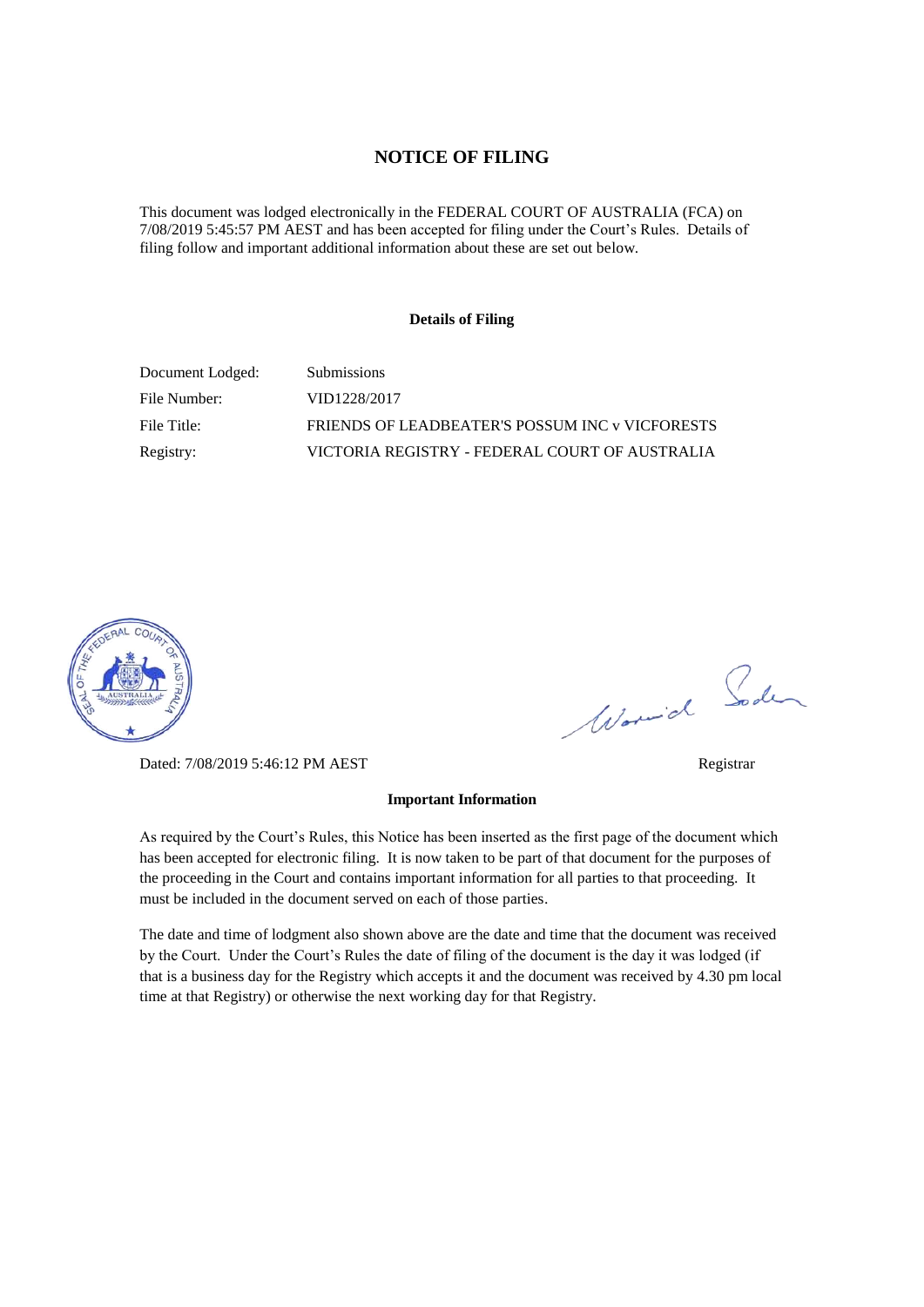# **Annexure D to Applicant's Closing Submissions**

| Coupe    | Coupe                                      | <b>LbP</b>                                                                                                                                                       | <b>Davey (First</b>                                                                                                                                                                                                                   | Woinarski             | <b>Smith observations regarding</b>                                                                                                                                                                                                                                                                                                                                                                                                                                                                                                                                                                                                                                                                                             | <b>Baker</b>                                                                                                                                                                                             |
|----------|--------------------------------------------|------------------------------------------------------------------------------------------------------------------------------------------------------------------|---------------------------------------------------------------------------------------------------------------------------------------------------------------------------------------------------------------------------------------|-----------------------|---------------------------------------------------------------------------------------------------------------------------------------------------------------------------------------------------------------------------------------------------------------------------------------------------------------------------------------------------------------------------------------------------------------------------------------------------------------------------------------------------------------------------------------------------------------------------------------------------------------------------------------------------------------------------------------------------------------------------------|----------------------------------------------------------------------------------------------------------------------------------------------------------------------------------------------------------|
| group    |                                            | detections <sup>i</sup>                                                                                                                                          | <b>Report</b> )                                                                                                                                                                                                                       |                       | <b>Leadbeater's Possum habitat</b>                                                                                                                                                                                                                                                                                                                                                                                                                                                                                                                                                                                                                                                                                              |                                                                                                                                                                                                          |
| Ada Tree | Ginger Cat<br>344-509-<br>0009<br>(logged) | 1 bordering<br>coupe,<br>further 2<br>within<br>200 <sub>m</sub><br>further 2<br>within<br>$500m$ , and<br>further 3<br>within 1km<br>(Agreed<br>Map CB<br>7.6C) | Limited impact on<br>Leadbeater's<br>Possum, known<br>colonies of<br>possum protected<br>in SPZ with<br>retained habitat<br>providing suitable<br>habitat and<br>corridors to enable<br>likely movement<br>of Leadbeater's<br>Possum. | $\blacktriangle \Box$ | Mapped by VicForests as<br>predominantly 1939 Ash<br>regrowth with some Mixed<br>Species in the gullies. Site<br>inspection showed this to be<br>appropriate for most areas<br>inspected on the ground.<br>Dead stags were unusually<br>persistent in the general locality<br>providing suitable habitat for<br><b>Leadbeaters Possum where</b><br>patches of Acacia dealbata were<br>locally abundant in the<br>understorey.<br>No habitat trees have been<br>retained for habitat tree<br>recruitment in Ginger Cat or Blue<br>Vein (see Figure). Ginger Cat is<br>about 5 ha net and under the Code<br>should have 20 habitat trees<br>instead of none.<br>(Smith (1) 4.2.1 p74)<br>0 habitat trees per ha, CB 4.2.1<br>p106 | Harvesting in this<br>coupe would be<br>unlikely to have a<br>direct impact on<br>Leadbeater's Possum<br>habitat over the short-<br>or long-term due to<br>the absence of areas<br>with sufficient HBTs. |
|          |                                            |                                                                                                                                                                  |                                                                                                                                                                                                                                       |                       |                                                                                                                                                                                                                                                                                                                                                                                                                                                                                                                                                                                                                                                                                                                                 |                                                                                                                                                                                                          |

# **Assessment of harvest impacts on Leadbeater's Possum in Coupes subject of Leadbeater's Possum pleading**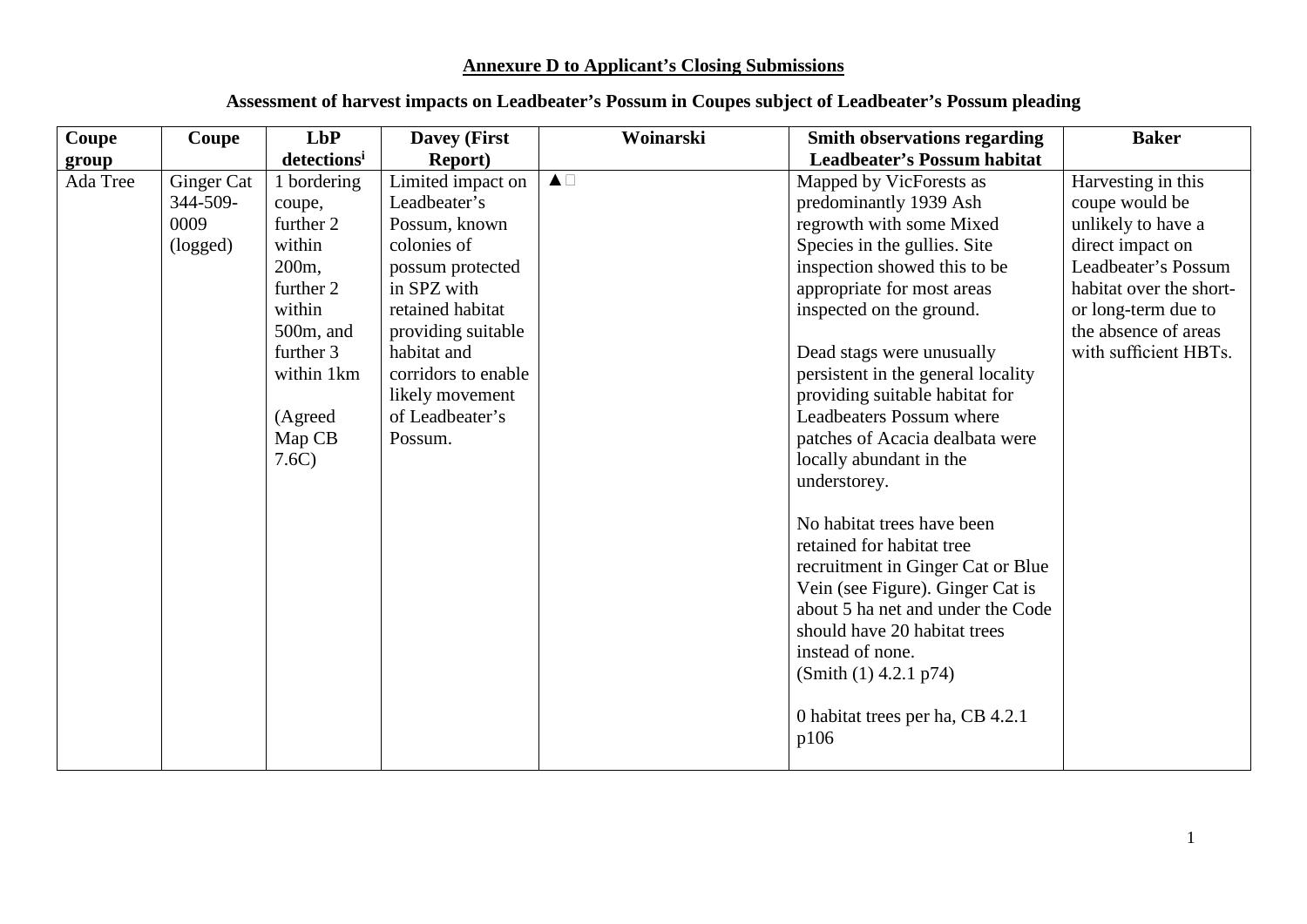| Coupe | Coupe                                            | LbP                                                                      | <b>Davey (First</b>                             | Woinarski                                                                                                                                                                                                                                                                                                                                                      | <b>Smith observations regarding</b>                                                                                                                                                                                                                                                                                                                                                                                                                                 | <b>Baker</b>                                                                                                                                                                                           |
|-------|--------------------------------------------------|--------------------------------------------------------------------------|-------------------------------------------------|----------------------------------------------------------------------------------------------------------------------------------------------------------------------------------------------------------------------------------------------------------------------------------------------------------------------------------------------------------------|---------------------------------------------------------------------------------------------------------------------------------------------------------------------------------------------------------------------------------------------------------------------------------------------------------------------------------------------------------------------------------------------------------------------------------------------------------------------|--------------------------------------------------------------------------------------------------------------------------------------------------------------------------------------------------------|
| group |                                                  | detections <sup>i</sup>                                                  | <b>Report</b> )                                 |                                                                                                                                                                                                                                                                                                                                                                | <b>Leadbeater's Possum habitat</b>                                                                                                                                                                                                                                                                                                                                                                                                                                  |                                                                                                                                                                                                        |
|       | <b>Blue Vein</b><br>348-506-<br>0003<br>(logged) | 2 in coupe $\&$<br>further 6<br>within 200m<br>(Agreed<br>Map CB<br>7.6C | Limited impact on<br>LB                         | Likely to have had and will<br>continue to have a significant<br>impact (as contributed to a<br>long-term decrease in<br>population size; adversely<br>affected critical habitat;<br>modified, destroyed, removed<br>or decreased the availability or<br>quality of habitat to the extent<br>that the species is likely to<br>decline; and interfered with its | Mapped by VicForests as<br>predominantly 1939 Ash<br>regrowth with some Mixed<br>Species in the gullies. Site<br>inspection showed this to be<br>appropriate for most areas<br>inspected on the ground, but<br>examination of aerial photographs<br>indicated presence of extensive<br>uneven-aged old growth mainly in<br>the gullies on Blue Cat and minor                                                                                                        | Harvesting in this<br>coupe would be<br>unlikely to have a<br>direct impact on<br>Leadbeater's Possum<br>habitat over the<br>shortor long-term due<br>to the absence of areas<br>with sufficient HBTs. |
|       |                                                  |                                                                          |                                                 | recovery) (First Woinarski,<br>[60]                                                                                                                                                                                                                                                                                                                            | patches on Blue Vein, mostly in<br>the general area mapped as Mixed<br>Species. These areas are likely to<br>be Critical and Important habitat<br>for the Greater Glider and should<br>be retained and protected to<br>prevent a significant impact.<br>Dead stags were unusually<br>persistent in the general locality<br>providing suitable habitat for<br>Leadbeaters Possum where<br>patches of Acacia dealbata were<br>locally abundant in the<br>understorey. |                                                                                                                                                                                                        |
|       |                                                  |                                                                          |                                                 |                                                                                                                                                                                                                                                                                                                                                                | (Smith (1) 4.2.1 p74)<br>4 habitat trees per ha, CB 4.2.1<br>p106                                                                                                                                                                                                                                                                                                                                                                                                   |                                                                                                                                                                                                        |
|       | <b>Blue Cat</b>                                  | within<br>1<br>coupe,<br>$\overline{2}$<br>further                       | Likely impact on<br>species will be<br>limited. | Likely to have had and will<br>continue to have a significant<br>impact (as will contribute to a                                                                                                                                                                                                                                                               | As Above. Aerial photography<br>suggests that uneven-aged old<br>growth mixed species occurs in                                                                                                                                                                                                                                                                                                                                                                     | Harvesting in this<br>coupe would be<br>unlikely to have a                                                                                                                                             |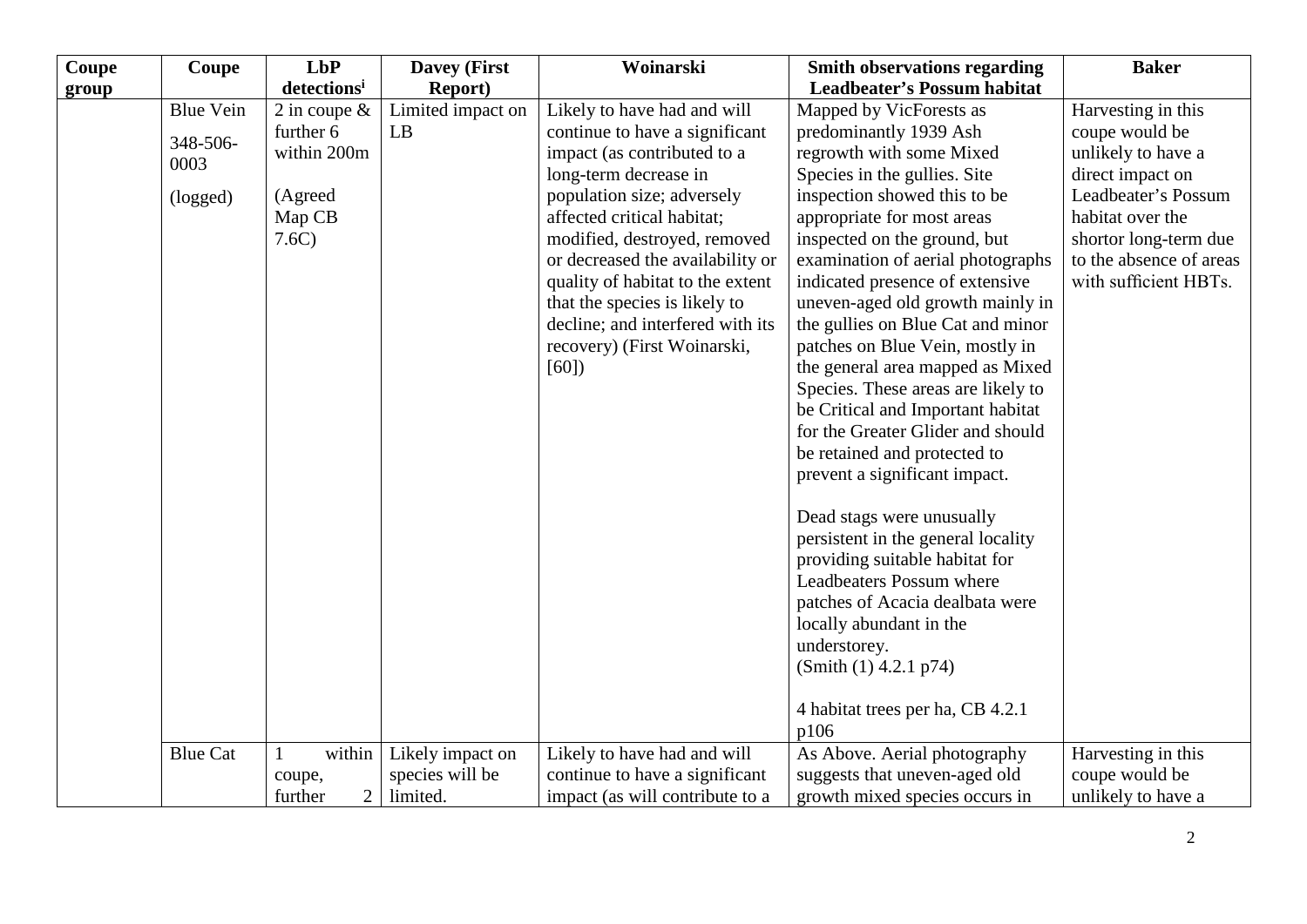| Coupe     | Coupe       | <b>LbP</b>                | <b>Davey (First</b>       | Woinarski                         | <b>Smith observations regarding</b> | <b>Baker</b>            |
|-----------|-------------|---------------------------|---------------------------|-----------------------------------|-------------------------------------|-------------------------|
| group     |             | detectionsi               | <b>Report</b> )           |                                   | <b>Leadbeater's Possum habitat</b>  |                         |
|           | 344-509-    | bordering                 |                           | long-term decrease in             | several large patches occupying     | direct impact on        |
|           | 0007        | coupe,                    |                           | population size; adversely        | about 25% of Blue Cat. This         | Leadbeater's Possum     |
|           | (scheduled) | 3<br>further              |                           | affect critical habitat; modify,  | Critical and Important habitat for  | habitat over the short- |
|           |             | within                    |                           | destroy, remove or decrease       | the Greater Glider (and             | or long-term due to     |
|           |             | 200 <sub>m</sub>          |                           | the availability or quality of    | Leadbeater's Possum) can only be    | the absence of areas    |
|           |             | further<br>$\overline{4}$ |                           | habitat to the extent that the    | reliably identified by pre-logging  | with sufficient HBTs.   |
|           |             | within                    |                           | species is likely to decline; and | survey. (Smith (1) 4.2.1 p74)       |                         |
|           |             | 500m,                     |                           | interfere with its recovery)      | 2 habitat trees per ha, CB 4.2.1    |                         |
|           |             | 5<br>further              |                           | (First Woinarski, [72])           | p106                                |                         |
|           |             | within a km               |                           |                                   |                                     |                         |
|           |             | (Agreed                   |                           |                                   |                                     |                         |
|           |             | Map 7.6C)                 |                           |                                   |                                     |                         |
| Ada River | Johnny      | 1 bordering               | Limited impact            | $\blacktriangle \Box$             | A mixture of Mixed Species and      | Harvesting in this      |
|           |             | coupe, 1                  | expected because          |                                   | Ash uneven aged old growth          | coupe would be          |
|           | 348-518-    | within 50m,               | any Zone 1A               |                                   | 12 habitat trees per ha, CB 4.2.1   | unlikely to have a      |
|           | 0004        | further 2                 | habitat will be           |                                   | p106                                | direct impact on        |
|           | (scheduled) | within                    | retained and LBP          |                                   |                                     | Leadbeater's Possum     |
|           |             | 500m,                     | SPZs protecting           |                                   |                                     | habitat over the short- |
|           |             | further 3                 | known colonies.           |                                   |                                     | or long-term due to     |
|           |             | within a km               |                           |                                   |                                     | the absence of areas    |
|           |             | (Agreed                   |                           |                                   |                                     | with sufficient HBTs.   |
|           |             | Map 7.5C)                 |                           |                                   |                                     |                         |
|           | Turducken   | 1 within                  | Limited<br>impact         | $\blacktriangle \Box$             | A mixture of Mixed Species and      | Harvesting in this      |
|           |             | coupe,                    | expected because          |                                   | Ash uneven aged old growth          | coupe would be          |
|           | 348-519-    | further 1                 | Zone<br>1A<br>any         |                                   | 16 habitat trees per ha, CB 4.2.1   | unlikely to have a      |
|           | 0008        | within                    | habitat<br>be<br>will     |                                   | p106                                | direct impact on        |
|           | (scheduled) | 500m,                     | retained and LBP          |                                   |                                     | Leadbeater's Possum     |
|           |             | further 2                 | <b>SPZs</b><br>protecting |                                   |                                     | habitat over the short- |
|           |             | within a km               | colonies.<br>known        |                                   |                                     | or long-term due to     |
|           |             | (Agreed                   | Retained<br>forest,       |                                   |                                     | the absence of areas    |
|           |             | Map 7.5C)                 | <b>SPZs</b><br>and        |                                   |                                     | with sufficient HBTs.   |
|           |             |                           | modelled                  |                                   |                                     |                         |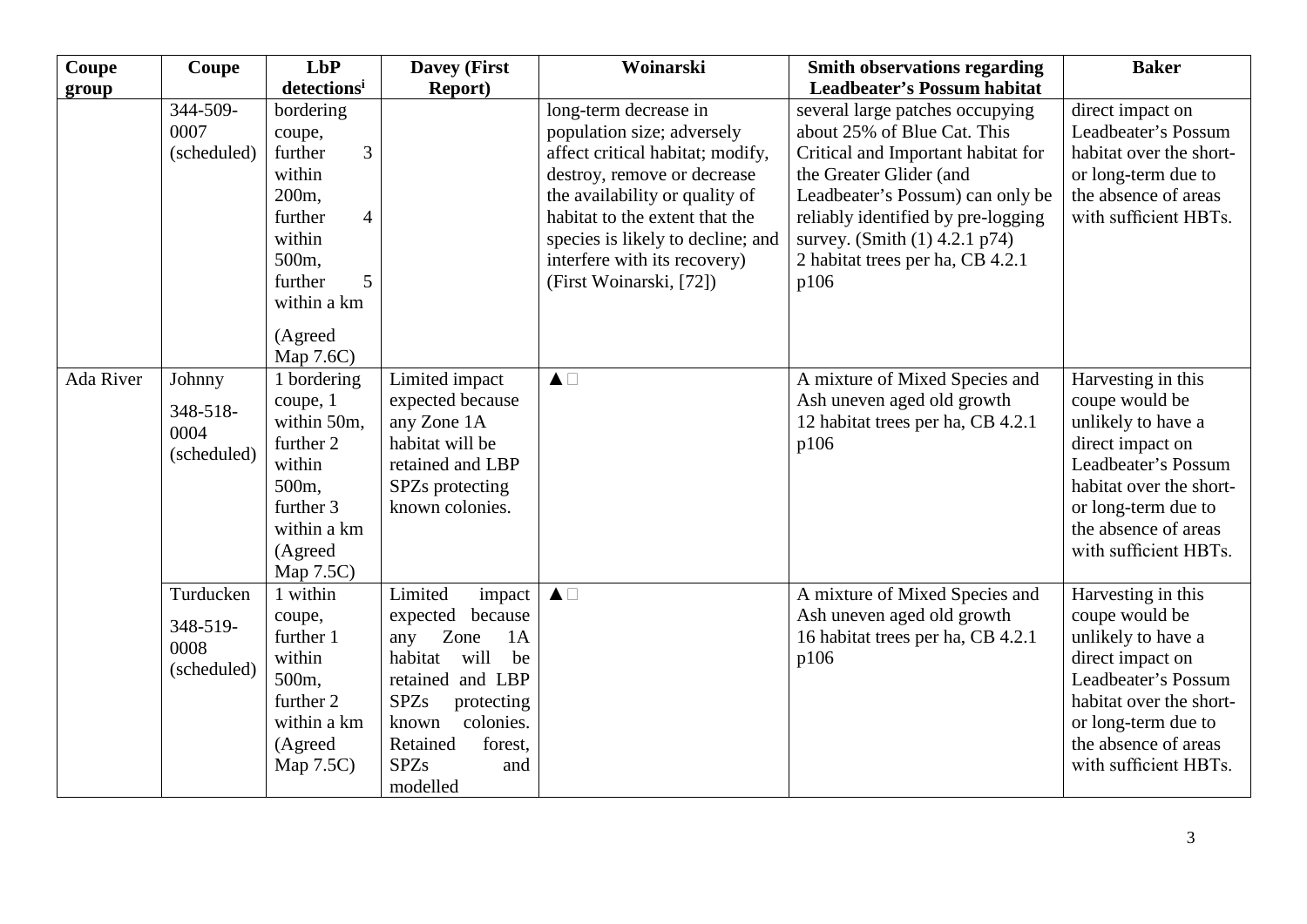| Coupe          | Coupe                                             | LbP<br>detectionsi                                                                                            | <b>Davey (First</b><br><b>Report</b> )                                                                                  | Woinarski             | <b>Smith observations regarding</b><br><b>Leadbeater's Possum habitat</b>                                                                                                                                                                                                                                                                                                                                                                                                                                     | <b>Baker</b>                                                                                                                                                                                 |
|----------------|---------------------------------------------------|---------------------------------------------------------------------------------------------------------------|-------------------------------------------------------------------------------------------------------------------------|-----------------------|---------------------------------------------------------------------------------------------------------------------------------------------------------------------------------------------------------------------------------------------------------------------------------------------------------------------------------------------------------------------------------------------------------------------------------------------------------------------------------------------------------------|----------------------------------------------------------------------------------------------------------------------------------------------------------------------------------------------|
| group          |                                                   |                                                                                                               | exclusions should<br><b>LBP</b><br>enable<br>movement.                                                                  |                       |                                                                                                                                                                                                                                                                                                                                                                                                                                                                                                               |                                                                                                                                                                                              |
| <b>Baw Baw</b> | Diving<br>Spur<br>483-505-<br>0018<br>(scheduled) | 1 in coupe<br>and further 2<br>within 1 km<br>(Agreed<br>Map 7.7C)                                            | Limited impact<br>expected as coupe<br>is a mixed species<br>type and an LBP<br>SPZ protects the<br>known LBP<br>colony | $\blacktriangle \Box$ | Mapped as more than about 50%<br>old growth (pre 1860) Mixed<br>Species with the remainder 1939<br>Mixed Species (Diving Spur)<br>Site inspection shows that the<br>many living senescent trees in this<br>area have broken tops which may<br>have been damaged by wind<br>throw, possibly making the<br>canopy height more uniform than<br>normal in old growth. CB 4.2.1<br>p76<br>Uneven aged old growth Ash<br>(depicted in photograph) CB 4.2.1<br>p77<br>12 habitat trees per hectare, CB<br>4.2.1 p106 | Harvesting in this<br>coupe could impact on<br>Leadbeater's Possum<br>habitat over the short-<br>term if they are using<br>the HBTs estimated to<br>be in the coupe.                         |
| Beech<br>Creek | Waves<br>300-524-<br>0002<br>(scheduled)          | 3 within<br>coupe,<br>further 1<br>bordering<br>coupe,<br>further 1<br>within<br>200m,<br>further 2<br>within | The impact on the<br>local population is<br>likely to be<br>limited.                                                    | $\blacktriangle \Box$ | VicForests map these coupes as a<br>mix of 1939 and pre-1900 Ash<br>Forests. Site inspection occurred<br>only in the 1939 portion of the<br>coupes and was consistent with<br>mapping. Aerial photography is<br>consistent with old growth forest<br>mapping.                                                                                                                                                                                                                                                 | Harvesting in this<br>coupe could have an<br>impact on<br>Leadbeater's Possum<br>habitat over the short-<br>or long-term due to<br>the presence of these<br>areas of high-quality<br>habitat |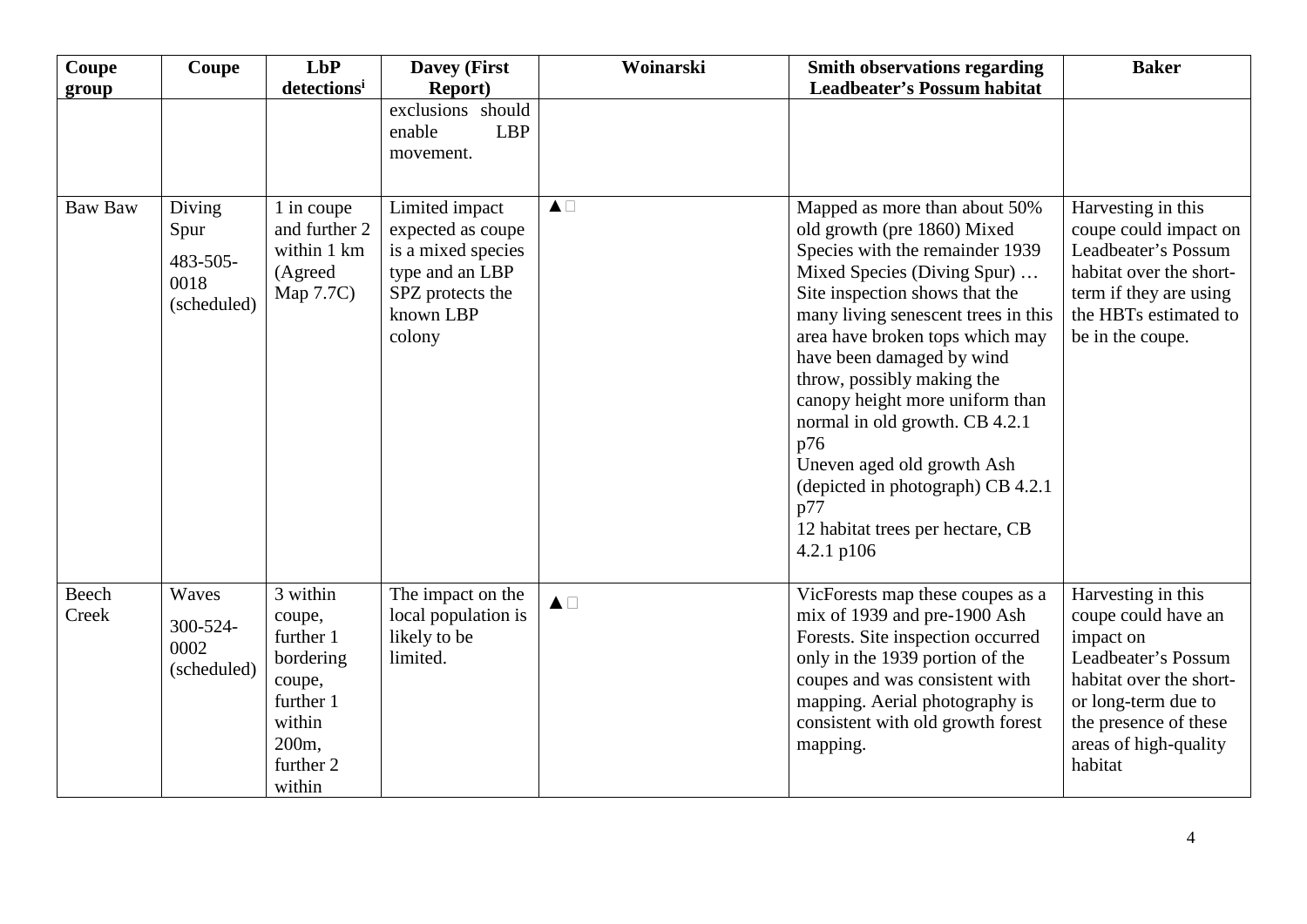| Coupe | Coupe       | LbP                      | <b>Davey (First</b>                      | Woinarski             | <b>Smith observations regarding</b>                           | <b>Baker</b>                         |
|-------|-------------|--------------------------|------------------------------------------|-----------------------|---------------------------------------------------------------|--------------------------------------|
| group |             | detectionsi              | <b>Report</b> )                          |                       | <b>Leadbeater's Possum habitat</b>                            |                                      |
|       |             | 500m,                    |                                          |                       | Pre1900 (old growth) Ash forest                               |                                      |
|       |             | further 7                |                                          |                       | is a very rare and critical resource                          |                                      |
|       |             | within a km              |                                          |                       | in the Central Highlands. It is                               |                                      |
|       |             | (Agreed                  |                                          |                       | estimated that prior to European                              |                                      |
|       |             | Map 7.8C)                |                                          |                       | settlement, 30-60% of the                                     |                                      |
|       |             |                          |                                          |                       | Mountain Ash forests of the                                   |                                      |
|       |             |                          |                                          |                       | Central Highlands were multi-                                 |                                      |
|       |             |                          |                                          |                       | aged or old growth (Lindenmayer                               |                                      |
|       |             |                          |                                          |                       | et al. 2013b). However, due to                                |                                      |
|       |             |                          |                                          |                       | fires and past management, <2%                                |                                      |
|       |             |                          |                                          |                       | is currently estimated to be old                              |                                      |
|       |             |                          |                                          |                       | growth or multi-aged forest                                   |                                      |
|       |             |                          |                                          |                       | (Lindenmayer et al. 2015).                                    |                                      |
|       |             |                          |                                          |                       | 0 habitat trees per ha, CB 4.2.1                              |                                      |
|       |             |                          |                                          |                       | p106                                                          |                                      |
|       | Surfing     | 2 bordering              | Harvesting is                            | $\blacktriangle \Box$ | As above.                                                     | Harvesting in this                   |
|       | 3000-539-   | coupes,                  | limited to nine                          |                       | 2 habitat trees per ha, CB 4.2.1                              | coupe would be                       |
|       | 0001        | further 2                | hectares and any                         |                       | p106                                                          | unlikely to have a                   |
|       |             | within                   | impacts on LBP                           |                       |                                                               | direct impact on                     |
|       | (scheduled) | 200 <sub>m</sub>         | would be limited                         |                       |                                                               | Leadbeater's Possum                  |
|       |             | further 2                |                                          |                       |                                                               | habitat over the short-              |
|       |             | within                   |                                          |                       |                                                               | or long-term due to                  |
|       |             | 500m,                    |                                          |                       |                                                               | the absence of areas                 |
|       |             | further 2                |                                          |                       |                                                               | with sufficient HBTs.                |
|       |             | within a km.             |                                          |                       |                                                               |                                      |
|       |             | (Agreed                  |                                          |                       |                                                               |                                      |
| Coles | $\&$        | Map 7.8C)                |                                          | $\blacktriangle \Box$ |                                                               |                                      |
| Creek | Home        | 3 bordering<br>coupe and | The impact on the<br>local population is |                       | Mapping shows 1939 Ash Forest.                                | Harvesting in this<br>coupe would be |
|       | Away        | further 1                | likely<br>to<br>be                       |                       | Site inspection showed advanced<br>Ash Regrowth  but no trees | unlikely to have a                   |
|       | 297-538-    | within a km              | limited.                                 |                       | with hollows were observed in the                             | direct impact on                     |
|       | 0004        |                          |                                          |                       |                                                               | Leadbeater's Possum                  |
|       |             | (Agreed                  |                                          |                       |                                                               | habitat over the short-              |
|       |             | Map 7.11C)               |                                          |                       |                                                               |                                      |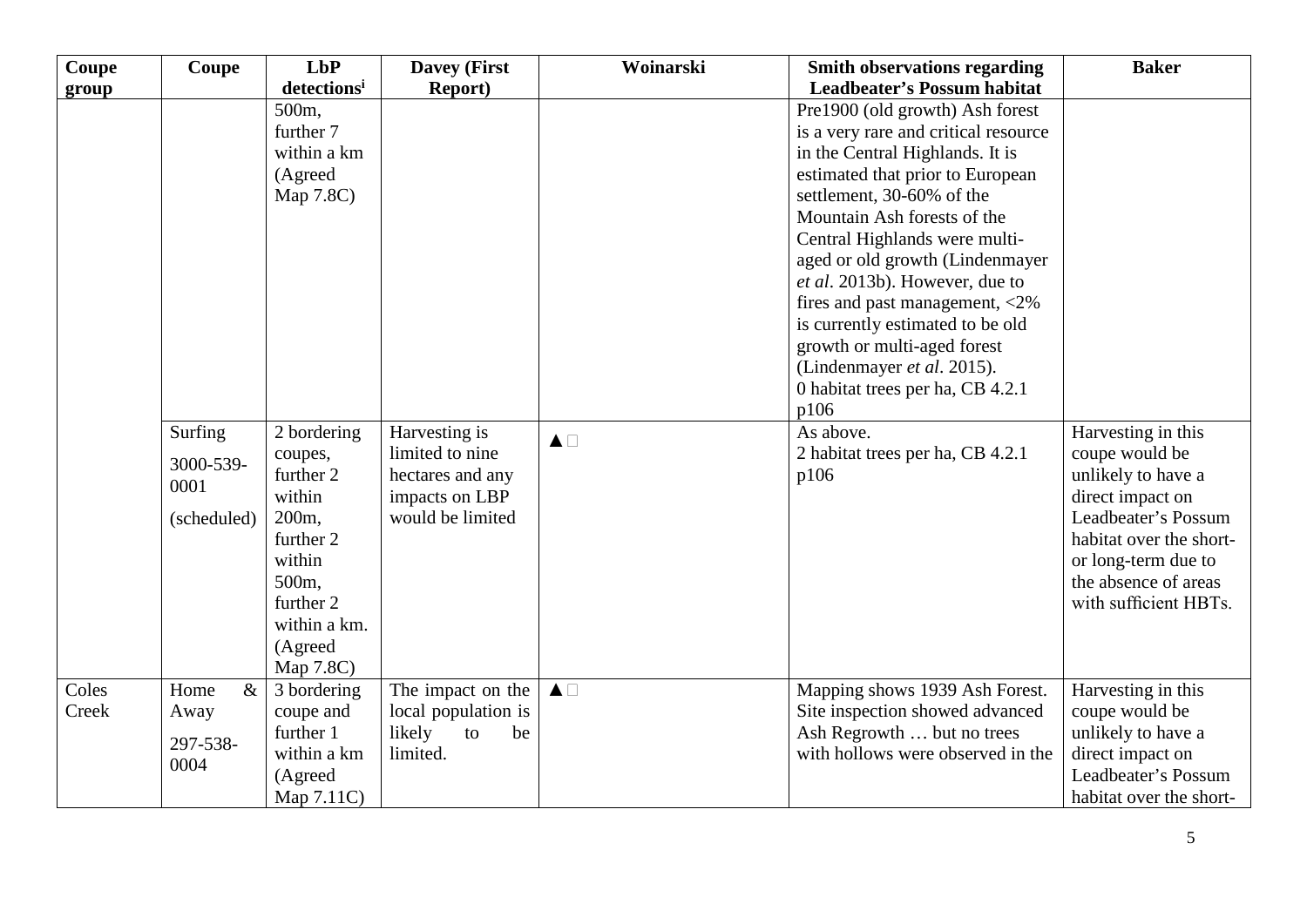| Coupe           | Coupe                                  | <b>LbP</b>                                                                            | <b>Davey (First</b>             | Woinarski                                                                                                                                                                                                                                                                                                                                                                                             | <b>Smith observations regarding</b>                                                                                                                                                                                                                                                                                                                                                | <b>Baker</b>                                                                                                                                                                                                                                                                                                                  |
|-----------------|----------------------------------------|---------------------------------------------------------------------------------------|---------------------------------|-------------------------------------------------------------------------------------------------------------------------------------------------------------------------------------------------------------------------------------------------------------------------------------------------------------------------------------------------------------------------------------------------------|------------------------------------------------------------------------------------------------------------------------------------------------------------------------------------------------------------------------------------------------------------------------------------------------------------------------------------------------------------------------------------|-------------------------------------------------------------------------------------------------------------------------------------------------------------------------------------------------------------------------------------------------------------------------------------------------------------------------------|
| group           |                                        | detectionsi                                                                           | <b>Report</b> )                 |                                                                                                                                                                                                                                                                                                                                                                                                       | <b>Leadbeater's Possum habitat</b>                                                                                                                                                                                                                                                                                                                                                 |                                                                                                                                                                                                                                                                                                                               |
| Matlock &       | (scheduled)<br>Professor               | 4 in coupe                                                                            | Any impact would                |                                                                                                                                                                                                                                                                                                                                                                                                       | inspection transect. Examination<br>of aerial Photographs (map 11A)<br>indicated the likely presence of<br>scattered small patches of<br>irregular canopy consistent with<br>old growth throughout the coupe<br>Aerial photographs show that all<br>regrowth ash on the coupe is<br>within 100m of patches of<br>potential old growth.<br>0 habitat trees per ha, CB 4.2.1<br>p106 | or long-term due to<br>the absence of areas<br>with sufficient HBTs.<br>However, any forestry<br>operations should<br>consider the<br>proximate areas of<br>high-quality habitat.<br>Harvesting in this                                                                                                                       |
| The<br>Triangle | Xavier<br>317-508-<br>0008<br>(logged) | and 2 within<br>200 <sub>mot</sub><br>coupe<br>boundary<br>(Agreed<br>Map CB<br>7.14C | be negligible.                  | Likely to have had and will<br>continue to have a significant<br>impact (as contributed to a<br>long-term decrease in<br>population size; adversely<br>affected critical habitat;<br>modified, destroyed, removed<br>or decreased the availability or<br>quality of habitat to the extent<br>that the species is likely to<br>decline; and interfered with its<br>recovery) (First Woinarski,<br>[68] |                                                                                                                                                                                                                                                                                                                                                                                    | coupe, particularly<br>southwestern part with<br>two hectares of high-<br>quality Leadbeater's<br>Possum habitat, could<br>have impacted on<br>Leadbeater's Possum<br>habitat over the short-<br>term due to the<br>presence of some<br>high-quality habitat<br>and known records of<br>Leadbeater's Possum<br>near the plot. |
|                 | Swing<br>High                          | 2 within<br>50m and<br>further 1<br>within 200m                                       | Limited impact on<br><b>LBP</b> | $\blacktriangle \Box$                                                                                                                                                                                                                                                                                                                                                                                 | Mapped as predominantly 1939<br>Ash regrowth forest with about<br>20% pre1860 forest. Site<br>inspection and aerial photography                                                                                                                                                                                                                                                    | Harvesting in this<br>coupe would be<br>unlikely to have a<br>direct impact on                                                                                                                                                                                                                                                |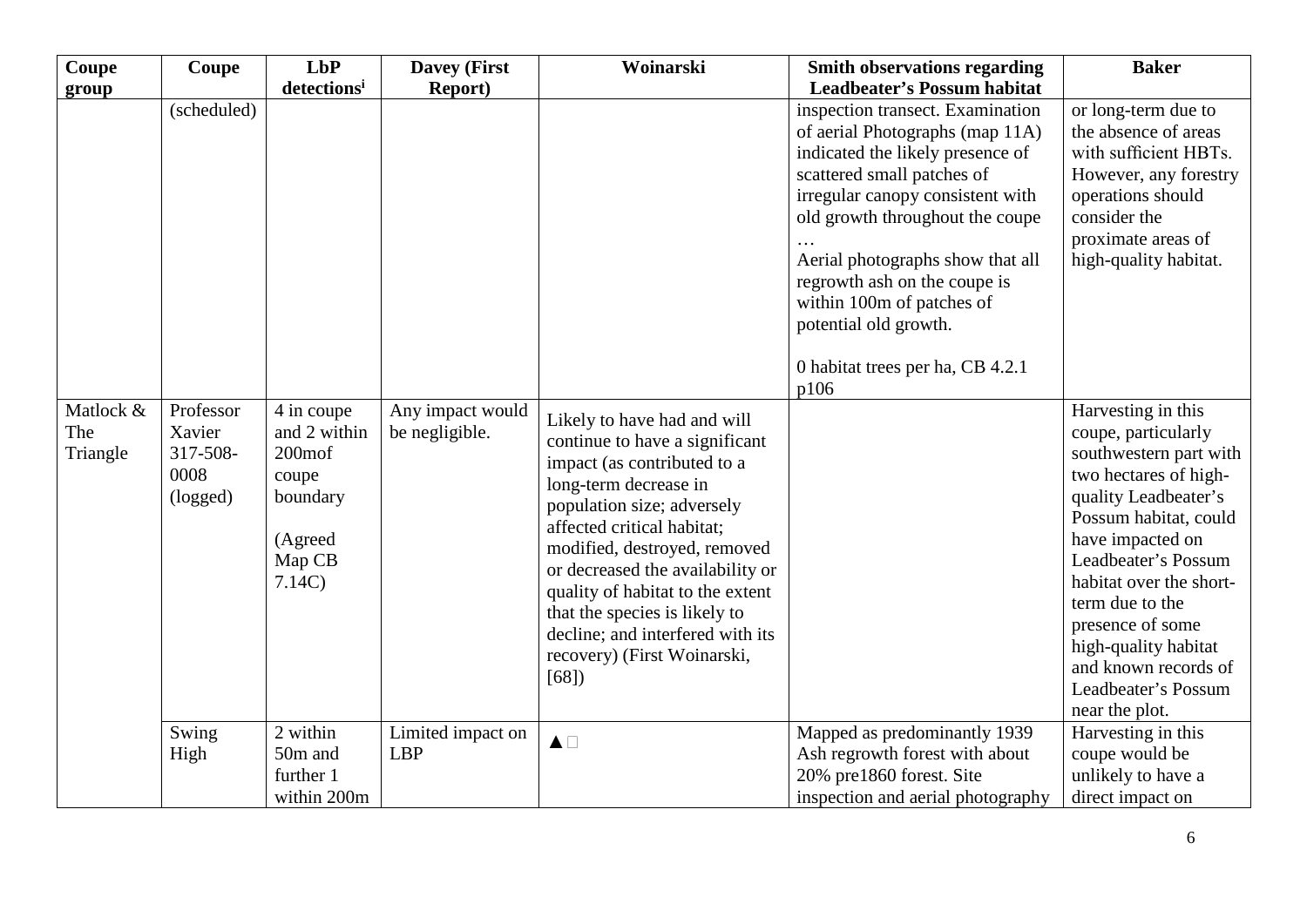| Coupe        | Coupe       | LbP                     | <b>Davey (First</b> | Woinarski | <b>Smith observations regarding</b>               | <b>Baker</b>            |
|--------------|-------------|-------------------------|---------------------|-----------|---------------------------------------------------|-------------------------|
| group        |             | detections <sup>i</sup> | <b>Report</b> )     |           | <b>Leadbeater's Possum habitat</b>                |                         |
|              | 317-508-    | (Agreed                 |                     |           | indicates that the forest was                     | Leadbeater's Possum     |
|              | 0010        | Map CB                  |                     |           | substantially uneven aged old                     | habitat over the short- |
|              | (logged)    | 7.14C                   |                     |           | growth before harvesting.                         | or long-term due to     |
|              |             |                         |                     |           |                                                   | the absence of areas    |
|              |             |                         |                     |           | Pre1900 (old growth) Ash forest                   | with sufficient HBTs    |
|              |             |                         |                     |           | is a very rare and critical resource              |                         |
|              |             |                         |                     |           | in the Central Highlands $\langle 2\% \rangle$ is |                         |
|              |             |                         |                     |           | currently estimated to be old                     |                         |
|              |             |                         |                     |           | growth or multi-aged forest).                     |                         |
|              |             |                         |                     |           | (Smith (1) 4.2.1 p87)                             |                         |
|              |             |                         |                     |           | 1 habitat trees per ha, CB 4.2.1                  |                         |
|              |             |                         |                     |           | p106                                              |                         |
| Mount        | Louisiana   | 2 within                | Limited impact      |           | Site inspection showed the site to                | Harvesting in this      |
| <b>Bride</b> |             | 200 <sub>m</sub>        | expected because    | П         | be advanced regrowth (probably                    | coupe would be          |
|              | 345-526-    | further 2               | any Zone 1A         |           | 1939) Ash. Aerial photographs                     | unlikely to have a      |
|              | 0003        | within                  | habitat will be     |           | showed an irregular canopy                        | direct impact on        |
|              | (scheduled) | 500m,                   | retained and LBP    |           | associated with old growth but                    | Leadbeater's Possum     |
|              |             | further 4               | SPZs protecting     |           | ground inspection showed that                     | habitat over the short- |
|              |             | within a km.            | known colonies.     |           | irregularity was due to patchy                    | or long-term due to     |
|              |             | (Agreed                 |                     |           | regeneration with large patches of                | the absence of areas    |
|              |             | Map 7.15C)              |                     |           | Acacia dealbata (excellent for                    | with sufficient HBTs.   |
|              |             |                         |                     |           | Leadbeater's Possum) and "open                    |                         |
|              |             |                         |                     |           | grown" ash trees with unusually                   |                         |
|              |             |                         |                     |           | large crowns and stem diameters                   |                         |
|              |             |                         |                     |           | resulting from reduced                            |                         |
|              |             |                         |                     |           | competition. A number of these                    |                         |
|              |             |                         |                     |           | larger than usual open grown 79                   |                         |
|              |             |                         |                     |           | year old Ash trees had developed                  |                         |
|              |             |                         |                     |           | hollows (fissures, dead crowns                    |                         |
|              |             |                         |                     |           | see Mount Bride photo below) at                   |                         |
|              |             |                         |                     |           | an unusually young age (normal                    |                         |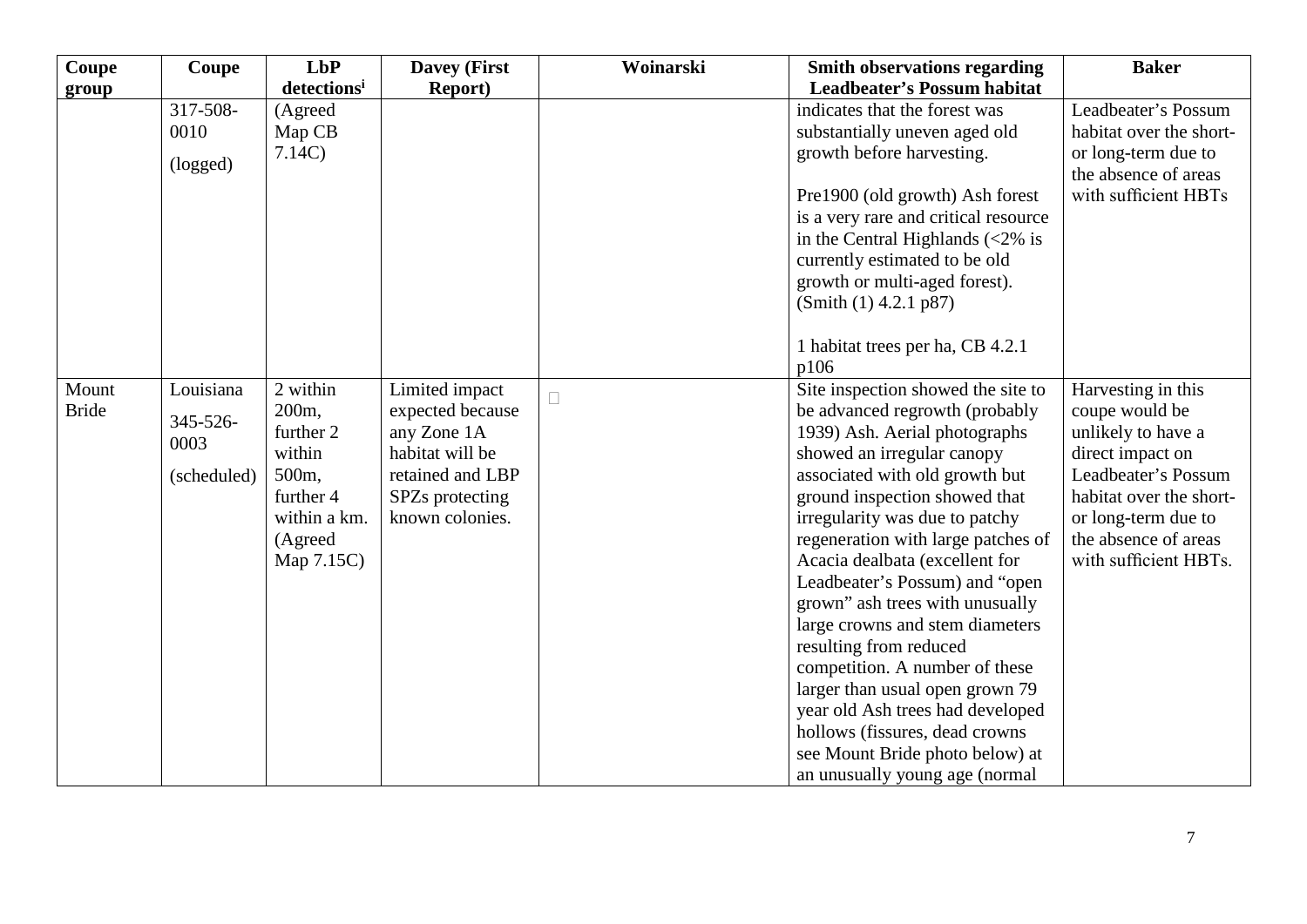| <b>Coupe</b>     | Coupe                                                       | <b>LbP</b>                                                                                    | <b>Davey (First</b>                                                                                                            | Woinarski | <b>Smith observations regarding</b>                                                                                                                                                                                                                                                                                                                                                                                                                                                                                                                                                                                                     | <b>Baker</b>                                                                                                                                                                                             |
|------------------|-------------------------------------------------------------|-----------------------------------------------------------------------------------------------|--------------------------------------------------------------------------------------------------------------------------------|-----------|-----------------------------------------------------------------------------------------------------------------------------------------------------------------------------------------------------------------------------------------------------------------------------------------------------------------------------------------------------------------------------------------------------------------------------------------------------------------------------------------------------------------------------------------------------------------------------------------------------------------------------------------|----------------------------------------------------------------------------------------------------------------------------------------------------------------------------------------------------------|
| group            |                                                             | detectionsi                                                                                   | <b>Report</b> )                                                                                                                |           | <b>Leadbeater's Possum habitat</b>                                                                                                                                                                                                                                                                                                                                                                                                                                                                                                                                                                                                      |                                                                                                                                                                                                          |
|                  |                                                             |                                                                                               |                                                                                                                                |           | age for hollow development is<br>$120$ years).<br>(Smith (1) 4.2.1 p88)<br>3 habitat trees per ha, CB 4.2.1<br>p106                                                                                                                                                                                                                                                                                                                                                                                                                                                                                                                     |                                                                                                                                                                                                          |
|                  | Bourbon<br><b>Street</b><br>345-526-<br>0004<br>(scheduled) | 1 within<br>200 <sub>m</sub><br>further<br>further 5<br>within a km.<br>(Agreed<br>Map 7.15C) | Limited impact<br>expected because<br>any Zone 1A<br>habitat will be<br>retained and LBP<br>SPZs protecting<br>known colonies. | $\Box$    | As above.<br>(Smith (1) 4.2.1 p88)<br>3 habitat trees per ha, CB 4.2.1<br>p106                                                                                                                                                                                                                                                                                                                                                                                                                                                                                                                                                          | Harvesting in this<br>coupe would be<br>unlikely to have a<br>direct impact on<br>Leadbeater's Possum<br>habitat over the short-<br>or long-term due to<br>the absence of areas<br>with sufficient HBTs. |
| Nolan's<br>Gully | Goliath<br>297-505-<br>00001<br>(scheduled)                 | 1 within<br>500m<br>(Agreed<br>Map 7.18C)                                                     | Forest harvest<br>impacts should be<br>limited.                                                                                | П         | These coupes are mapped as Ash<br>Forest with small amounts (about<br>20%) Mixed Species in all but<br>Shrek. All of the coupes have<br>some pre1860 Ash Forest which<br>is extremely rare and critically<br>important to Greater Gliders and<br>Leadbeater's Possum. Most of<br>Shrek (about 80%), about 50% of<br>Junior and a small amount (about<br>15%) of Infant and Goliath is<br>mapped as Old Growth.<br>Site inspections showed habitat in<br>areas mapped as regrowth in<br>Goliath and Infant to have a low<br>density scattered living large old<br>trees $(2/ha)$ in the overstorey. This<br>habitat can be classified as | Harvesting in this<br>coupe would be<br>unlikely to have a<br>direct impact on<br>Leadbeater's Possum<br>habitat over the short-<br>or long-term due to<br>the absence of areas<br>with sufficient HBTs. |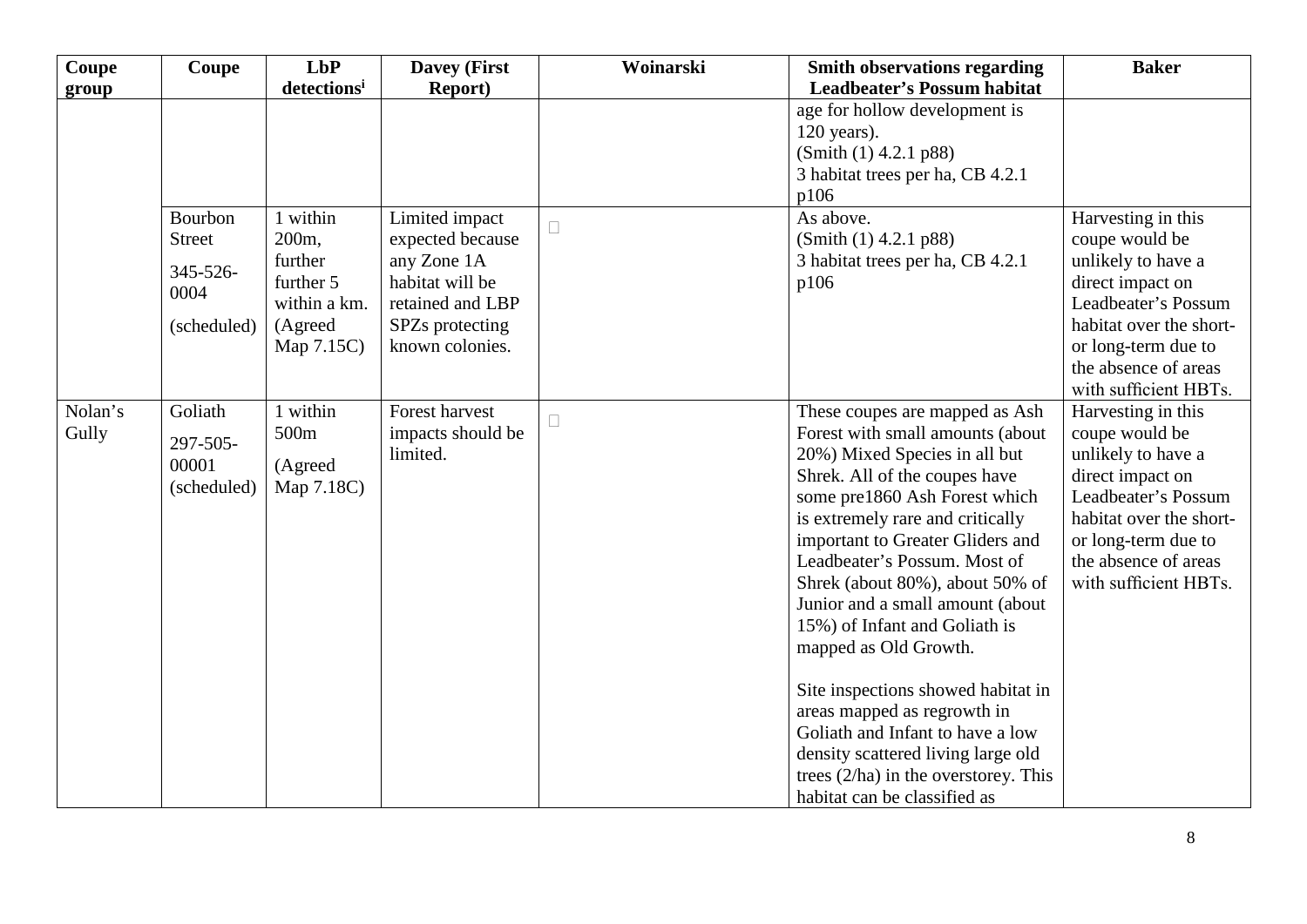| Coupe | Coupe | LbP                     | <b>Davey (First</b> | Woinarski | <b>Smith observations regarding</b>                               | <b>Baker</b> |
|-------|-------|-------------------------|---------------------|-----------|-------------------------------------------------------------------|--------------|
| group |       | detections <sup>i</sup> | <b>Report</b> )     |           | <b>Leadbeater's Possum habitat</b>                                |              |
|       |       |                         |                     |           | uneven-aged old growth Ash                                        |              |
|       |       |                         |                     |           | which is very rare and critically                                 |              |
|       |       |                         |                     |           | important as a fire and old growth                                |              |
|       |       |                         |                     |           | refuge for both the Greater Glider                                |              |
|       |       |                         |                     |           | and Leadbeaters possum. Suitable                                  |              |
|       |       |                         |                     |           | habitat for both species was                                      |              |
|       |       |                         |                     |           | evident on all coupes.                                            |              |
|       |       |                         |                     |           | It is apparent from mapping,                                      |              |
|       |       |                         |                     |           | aerial photography and site                                       |              |
|       |       |                         |                     |           | inspections that much of the area                                 |              |
|       |       |                         |                     |           | surrounding and including the                                     |              |
|       |       |                         |                     |           | Nolan's Gully coupes, and forests                                 |              |
|       |       |                         |                     |           | to the east, are part of a very                                   |              |
|       |       |                         |                     |           | substantial patch of rare and                                     |              |
|       |       |                         |                     |           | critically important uneven-aged                                  |              |
|       |       |                         |                     |           | and old growth Ash Forest. Its                                    |              |
|       |       |                         |                     |           | sheltered gully location is likely                                |              |
|       |       |                         |                     |           | to confer high wildfire protection                                |              |
|       |       |                         |                     |           | refuge status. Given the rarity of                                |              |
|       |       |                         |                     |           | this forest type, and the need to                                 |              |
|       |       |                         |                     |           | increase the level of its protection                              |              |
|       |       |                         |                     |           | from the current 2% or less to                                    |              |
|       |       |                         |                     |           | around 33%, any logging in any                                    |              |
|       |       |                         |                     |           | of these coupes (or in any other<br>similar coupes in surrounding |              |
|       |       |                         |                     |           | areas) would have to be                                           |              |
|       |       |                         |                     |           | considered entirely contrary to                                   |              |
|       |       |                         |                     |           | requirements for protection of                                    |              |
|       |       |                         |                     |           | Leadbeater's Possum.                                              |              |
|       |       |                         |                     |           | (Smith (1) 4.2.1 p93)                                             |              |
|       |       |                         |                     |           | 2 habitat trees per ha, CB 4.2.1                                  |              |
|       |       |                         |                     |           | p106                                                              |              |
|       |       |                         |                     |           |                                                                   |              |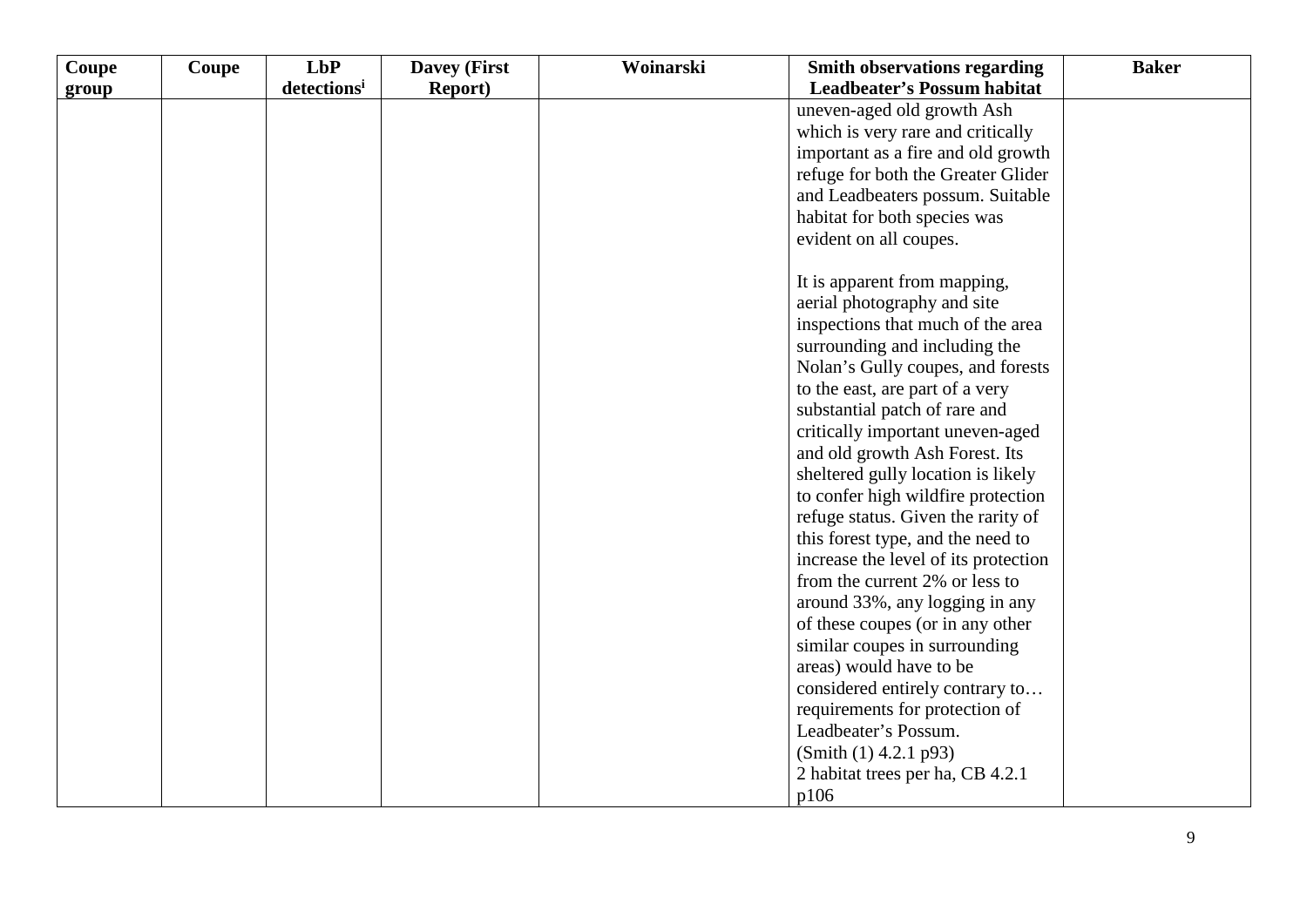| Coupe      | Coupe            | LbP                      | <b>Davey (First</b> | Woinarski                        | <b>Smith observations regarding</b> | <b>Baker</b>            |
|------------|------------------|--------------------------|---------------------|----------------------------------|-------------------------------------|-------------------------|
| group      |                  | detections <sup>i</sup>  | <b>Report</b> )     |                                  | <b>Leadbeater's Possum habitat</b>  |                         |
|            | <b>Shrek</b>     | 1 within                 | The impact on the   | $\blacktriangle \Box$            | As above.                           | Harvesting in this      |
|            | 297-509-         | 50 <sub>m</sub>          | local population is |                                  | (First Smith, 4.2.1 p93)            | coupe would be          |
|            | 0001             | (Agreed                  | likely to be        |                                  | 5 habitat trees per ha, CB 4.2.1    | unlikely to have a      |
|            | (scheduled)      | Map 7.18C)               | limited.            |                                  | p106                                | direct impact on        |
|            |                  |                          |                     |                                  |                                     | Leadbeater's Possum     |
|            |                  |                          |                     |                                  |                                     | habitat over the short- |
|            |                  |                          |                     |                                  |                                     | or long-term due to     |
|            |                  |                          |                     |                                  |                                     | the absence of areas    |
|            |                  |                          |                     |                                  |                                     | with sufficient HBTs.   |
|            | Infant           | 1 within                 | Limited impact      | $\blacktriangle \Box$            | As above.                           | Harvesting in this      |
|            | 297-509-         | 100m                     | with habitat trees  |                                  | (First Smith, 4.2.1 p93)            | coupe could have an     |
|            | 0002             |                          | in harvested area   |                                  | 2 habitat trees per ha, CB 4.2.1    | impact on               |
|            |                  | (Agreed                  | promoting future    |                                  | p106                                | Leadbeater's Possum     |
|            | (scheduled)      | Map 7.18C)               | recolonization of   |                                  |                                     | habitat over the short- |
|            |                  |                          | harvested area      |                                  |                                     | term if the area of     |
|            |                  |                          |                     |                                  |                                     | high-density potential  |
|            |                  |                          |                     |                                  |                                     | HBTs was being used     |
|            |                  |                          |                     |                                  |                                     | by either species for   |
|            |                  |                          |                     |                                  |                                     | denning.                |
|            | Junior           | 1 within a               | The impact on the   | $\Box$                           | As above.                           | Harvesting in this      |
|            |                  | kilometre                | local population is |                                  | (First Smith, 4.2.1 p93)            | coupe would be          |
|            | 297-511-<br>0002 |                          | likely to be        |                                  | 0 habitat trees per ha, CB 4.2.1    | unlikely to have a      |
|            |                  | (Agreed                  | limited.            |                                  | p106                                | direct impact on        |
|            | (scheduled)      | Map 7.18C)               |                     |                                  |                                     | Leadbeater's Possum     |
|            |                  |                          |                     |                                  |                                     | habitat over the short- |
|            |                  |                          |                     |                                  |                                     | or long-term due to     |
|            |                  |                          |                     |                                  |                                     | the absence of areas    |
|            |                  |                          |                     |                                  |                                     | with sufficient HBTs.   |
| <b>New</b> | Greendale        | within                   | Any impact would    | It is challenging to evaluate    |                                     | Could not analyse.      |
| Turkey     |                  | 50m, further             | be small.           | the significance of the recent   |                                     |                         |
| Spur       | 348-515-         | $\overline{2}$<br>within |                     | harvesting activity at this      |                                     |                         |
|            | 0004             | 500m,                    |                     | coupe, but it is likely that has |                                     |                         |
|            |                  |                          |                     | resulted in at least short-term  |                                     |                         |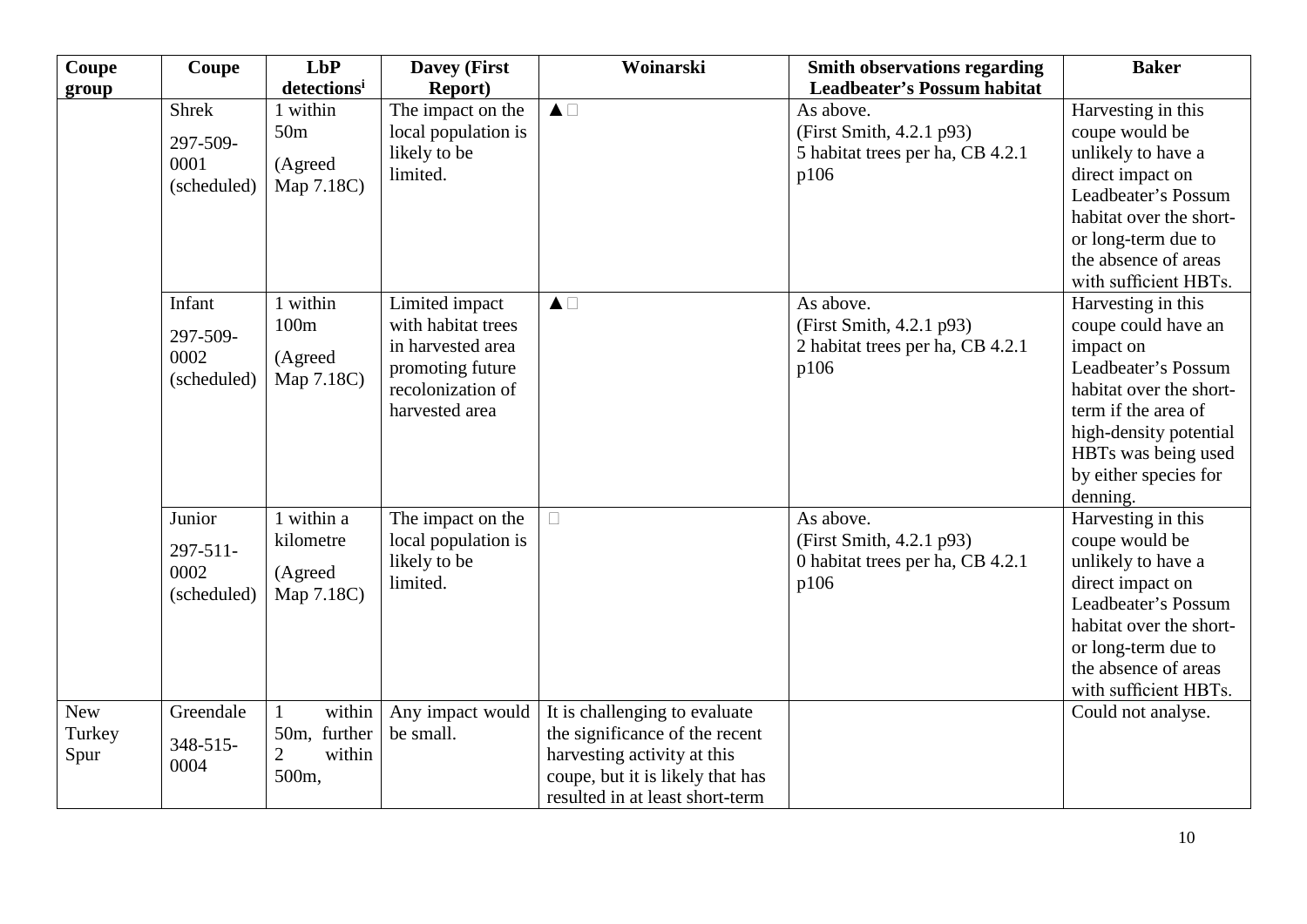| Coupe | Coupe       | LbP                     | <b>Davey (First</b> | Woinarski                         | <b>Smith observations regarding</b>                                      | <b>Baker</b>            |
|-------|-------------|-------------------------|---------------------|-----------------------------------|--------------------------------------------------------------------------|-------------------------|
| group |             | detections <sup>i</sup> | <b>Report</b> )     |                                   | <b>Leadbeater's Possum habitat</b>                                       |                         |
|       | (logged)    | further<br>3            |                     | diminution of the area of         |                                                                          |                         |
|       |             | within 1km              |                     | critical habitat for              |                                                                          |                         |
|       |             |                         |                     | Leadbeater's possum, and is       |                                                                          |                         |
|       |             | (Agreed                 |                     | likely to contribute further to   |                                                                          |                         |
|       |             | CB<br>Map               |                     | long-term decrease in its         |                                                                          |                         |
|       |             | 7.17C                   |                     | population size and interfere     |                                                                          |                         |
|       |             |                         |                     | with its recovery (First          |                                                                          |                         |
|       |             |                         |                     | Woinarski [61])                   |                                                                          |                         |
|       | Gallipoli   | 1 within                | Limited impact      | Likely to have had and will       | Mapped as 1939 regrowth Ash.                                             | Harvesting in this      |
|       | 348-504-    | 50m and                 | expected because    | continue to have a significant    | Site inspection showed the site to                                       | coupe would be          |
|       | 0005        | further 3               | any Zone 1A         | impact (as will contribute to a   | have an exceptional abundance of                                         | unlikely to have a      |
|       |             | within a km             | habitat will be     | long-term decrease in             | large dead trees with hollows                                            | direct impact on        |
|       | (scheduled) | (Agreed                 | retained and LBP    | population size; adversely        | $(\text{stags})$ $(11/ha)$ and at least one                              | Leadbeater's Possum     |
|       |             | Map 7.17C)              | SPZ protecting      | affect critical habitat; modify,  | living old growth ash with                                               | habitat over the short- |
|       |             |                         | known colony.       | destroy, remove or decrease       | hollows (see photo). Stags in                                            | or long-term due to     |
|       |             |                         |                     | the availability or quality of    | regrowth Ash are also critically                                         | the absence of areas    |
|       |             |                         |                     | habitat to the extent that the    | important to Leadbeater's Possum                                         | with sufficient HBTs.   |
|       |             |                         |                     | species is likely to decline; and | which is known to favour this                                            |                         |
|       |             |                         |                     | interfere with its recovery)      | type of habitat tree.                                                    |                         |
|       |             |                         |                     | (First Woinarski, [73])           |                                                                          |                         |
|       |             |                         |                     |                                   | Dead stags provide a critical                                            |                         |
|       |             |                         |                     |                                   | habitat tree resource in regrowth                                        |                         |
|       |             |                         |                     |                                   | Ash forests. Due to the scarcity of<br>habitat trees in such forests all |                         |
|       |             |                         |                     |                                   |                                                                          |                         |
|       |             |                         |                     |                                   | remaining dead stags in 40+ year<br>old regrowth forests should be       |                         |
|       |             |                         |                     |                                   | protected by unlogged buffers of                                         |                         |
|       |             |                         |                     |                                   | at least 50m radius and fire                                             |                         |
|       |             |                         |                     |                                   | barriers to prevent damage during                                        |                         |
|       |             |                         |                     |                                   | harvesting and post logging                                              |                         |
|       |             |                         |                     |                                   | burning operations.                                                      |                         |
|       |             |                         |                     |                                   | (Smith (1) 4.2.1 p92)                                                    |                         |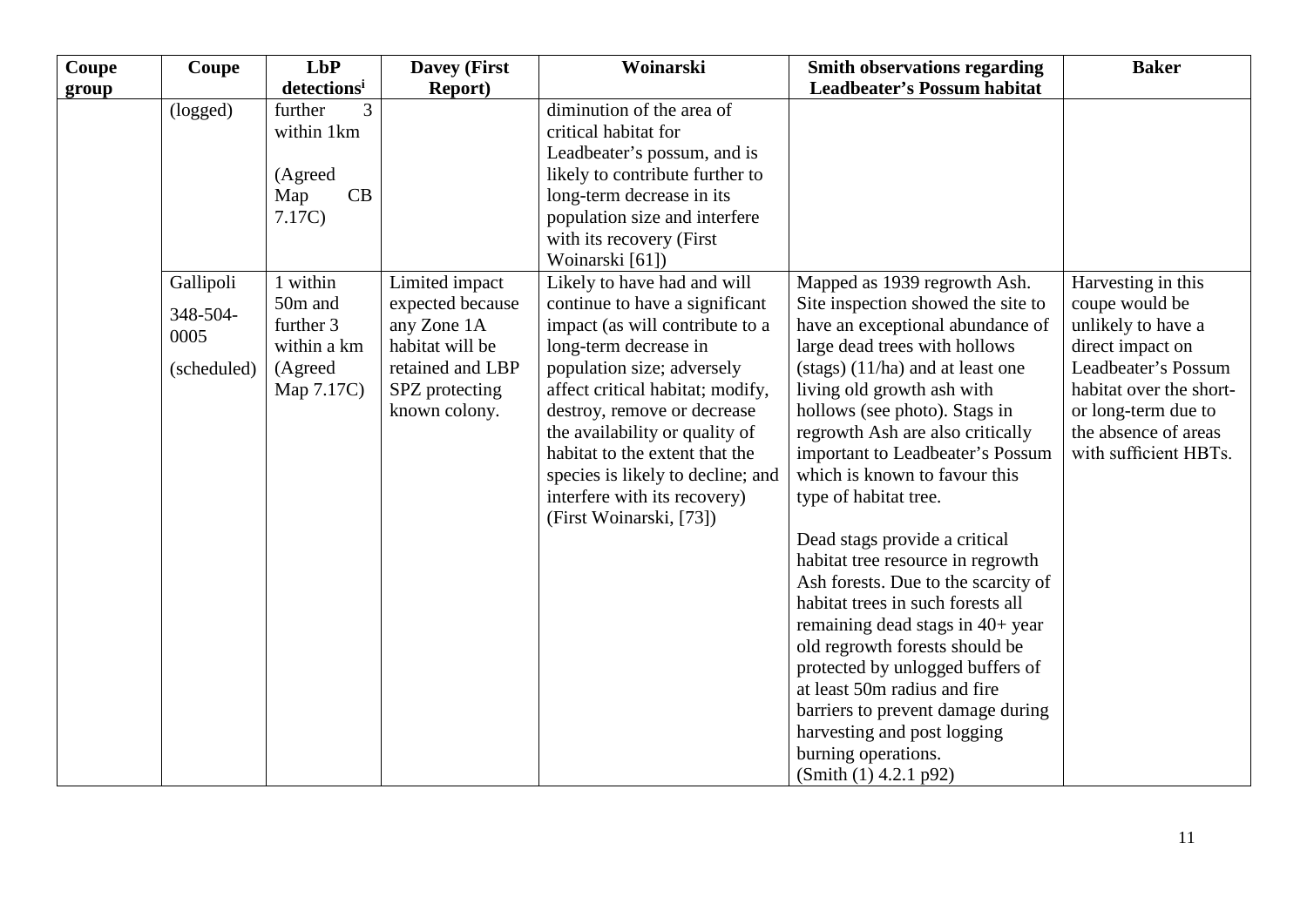| Coupe           | Coupe                                             | LbP                                                                                                                                                                                              | <b>Davey (First</b>                                                                  | Woinarski             | <b>Smith observations regarding</b>                                                                                                                                                                                                                                                                                                                                                                                                                                                                                | <b>Baker</b>                                                                                                                                                                                                                                                                                                            |
|-----------------|---------------------------------------------------|--------------------------------------------------------------------------------------------------------------------------------------------------------------------------------------------------|--------------------------------------------------------------------------------------|-----------------------|--------------------------------------------------------------------------------------------------------------------------------------------------------------------------------------------------------------------------------------------------------------------------------------------------------------------------------------------------------------------------------------------------------------------------------------------------------------------------------------------------------------------|-------------------------------------------------------------------------------------------------------------------------------------------------------------------------------------------------------------------------------------------------------------------------------------------------------------------------|
| group<br>Noojee | Skerry's<br>Reach<br>462-504-<br>0004<br>(logged) | detectionsi<br>2 bordering<br>coupe and<br>further 1<br>within 200m<br>(THEZ<br>partly<br>logged at the<br>same<br>location as<br>the damaged<br>mature Tree<br>Geebungs<br>labelled<br>DDD03PA, | <b>Report</b> )<br>Limited impact on<br><b>LBP</b>                                   | $\blacktriangle \Box$ | <b>Leadbeater's Possum habitat</b><br>12 habitat trees per ha, CB 4.2.1<br>p106<br>Site inspection revealed a mixture<br>of Ash and Mixed species with<br>some scattered living old growth<br>trees and dead stags, particularly<br>on Epiphanie. On Skerrys and<br>Loch Stock the habitat was<br>structurally dense in patches<br>highly suitable for Leadbeater's<br>Possum.<br>Before logging this coupe was<br>structurally complex with<br>scattered old growth, two ages of<br>regrowth and dead stags. This | This extends some<br>distance away to the<br>west. Harvesting in<br>this coupe could have<br>an impact on<br>Leadbeater's Possum<br>habitat over the short-<br>or long-term due to<br>the presence of a<br>block of high-quality<br>habitat within the<br>coupe boundary. In<br>addition, forestry<br>operations should |
|                 |                                                   | DDD05PA,<br>DDD06 and<br>TTT03)<br>(Agreed<br>Map 7.19C;<br>Post-harvest<br>map 8.17C;<br>Map of<br>Geebung at<br>CB 2.3.79)                                                                     |                                                                                      |                       | type of habitat supported both<br>Greater Glider's and Leaadbeaters<br>Possums and had long term refuge<br>conservation potential.<br>(Smith (1), 4.2.1 p95)<br>1 habitat tree per ha, CB 4.2.1<br>p106                                                                                                                                                                                                                                                                                                            | consider the broader<br>spatial context of the<br>harvesting given the<br>adjacent area of high-<br>quality habitat for<br>Leadbeater's Possum.                                                                                                                                                                         |
|                 | Loch Stock<br>462-504-<br>0008<br>(scheduled)     | within<br>1<br>200m,<br>further<br>within<br>500m,                                                                                                                                               | Limited impact<br>expected because<br>coupe is generally<br>a mixed species<br>type. | $\Box$                | Site inspection revealed a mixture<br>of Ash and Mixed species with<br>some scattered living old growth<br>trees and dead stags, particularly<br>on Epiphanie. On Skerrys and                                                                                                                                                                                                                                                                                                                                      | Harvesting in this<br>coupe would be<br>unlikely to have a<br>direct impact on<br>Leadbeater's Possum                                                                                                                                                                                                                   |
|                 |                                                   | further<br>$\mathbf{1}$                                                                                                                                                                          |                                                                                      |                       |                                                                                                                                                                                                                                                                                                                                                                                                                                                                                                                    | habitat over the short-                                                                                                                                                                                                                                                                                                 |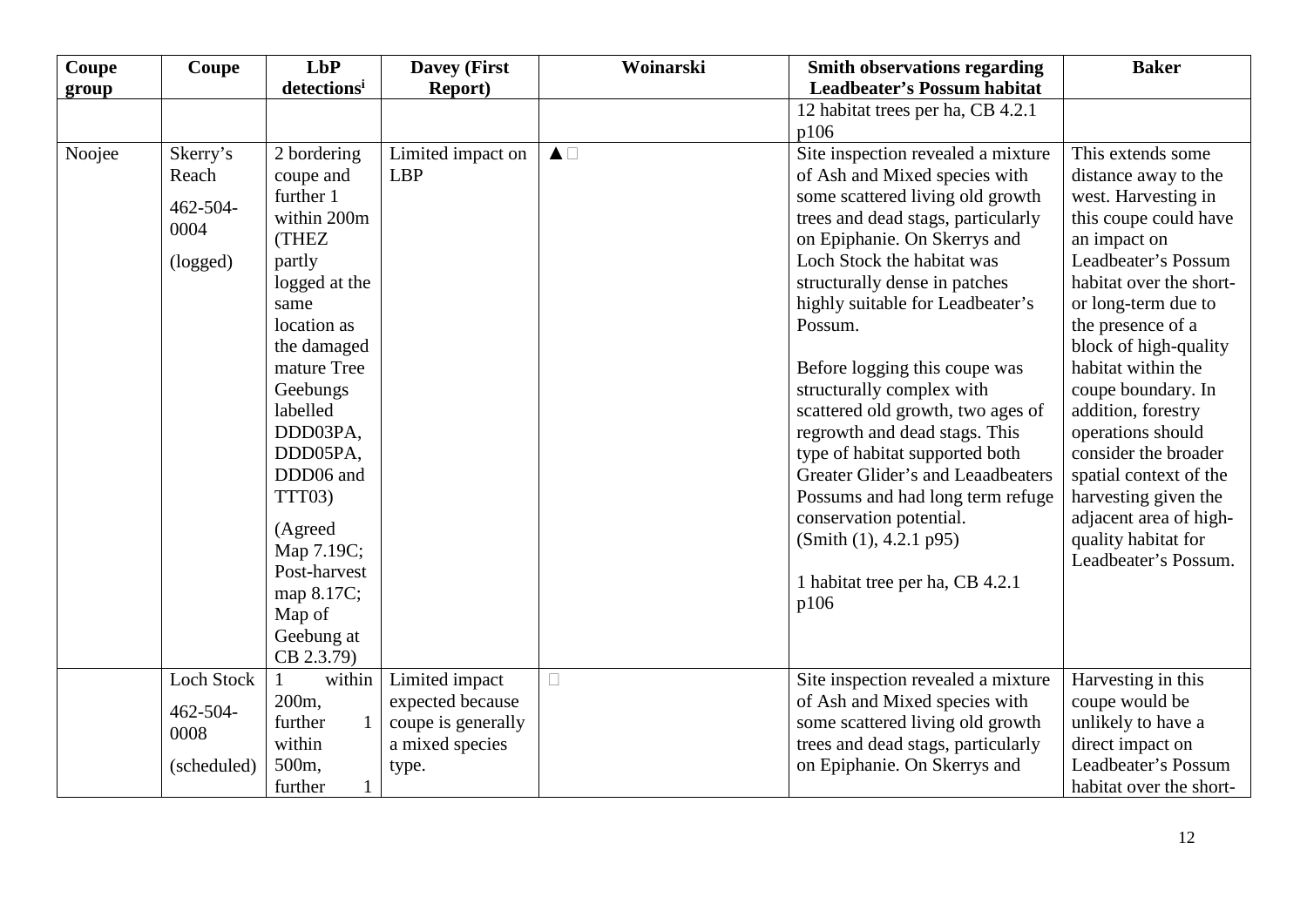| Coupe   | Coupe     | LbP                     | <b>Davey (First</b> | Woinarski                        | <b>Smith observations regarding</b> | <b>Baker</b>            |
|---------|-----------|-------------------------|---------------------|----------------------------------|-------------------------------------|-------------------------|
| group   |           | detections <sup>i</sup> | <b>Report</b> )     |                                  | <b>Leadbeater's Possum habitat</b>  |                         |
|         |           | within a km             |                     |                                  | Loch Stock the habitat was          | or long-term due to     |
|         |           | (Agreed                 |                     |                                  | structurally dense in               | the absence of areas    |
|         |           | Map 7.19C;              |                     |                                  | patches highly suitable for         | with sufficient HBTs,   |
|         |           | Post-harvest            |                     |                                  | Leadbeater's Possum.                | but it should consider  |
|         |           | map 8.17C)              |                     |                                  | (Smith (1) 4.2.1 p95)               | the broader spatial     |
|         |           |                         |                     |                                  |                                     | context of nearby       |
|         |           |                         |                     |                                  | 5 habitat trees per ha, CB 4.2.1    | habitat.                |
|         |           |                         |                     |                                  | p106                                |                         |
| Rubicon | Golden    | $\overline{2}$ within   | Limited impact      | Challenging to evaluate the      |                                     | Could not analyse.      |
|         | Snitch    | 200m                    |                     | significance of the recent       |                                     |                         |
|         | 288-516-  |                         |                     | harvesting activities for this   |                                     |                         |
|         | 0007      | (Agreed                 |                     | coupe, but these actions are     |                                     |                         |
|         |           | Map CB                  |                     | likely to have resulted in at    |                                     |                         |
|         | (logged)  | 7.20C                   |                     | least short-term diminution of   |                                     |                         |
|         |           |                         |                     | the area of critical habitat for |                                     |                         |
|         |           |                         |                     | Leadbeater's possum, and are     |                                     |                         |
|         |           |                         |                     | likely to contribute further to  |                                     |                         |
|         |           |                         |                     | long-term decrease in the        |                                     |                         |
|         |           |                         |                     | population size of               |                                     |                         |
|         |           |                         |                     | Leadbeater's possum and          |                                     |                         |
|         |           |                         |                     | interfere with its recovery      |                                     |                         |
|         |           |                         |                     | (First Woinarski, [62])          |                                     |                         |
|         | Hogsmeade | 2 within                | Limited impact      | Challenging to evaluate the      |                                     | Harvesting in this      |
|         | 288-516-  | coupe $&$               |                     | significance of the recent       |                                     | coupe could impact on   |
|         | 0006      | further 4               |                     | harvesting activities for this   |                                     | Leadbeater's Possum     |
|         |           | within 200m             |                     | coupe, but these actions are     |                                     | habitat over the short- |
|         | (logged)  |                         |                     | likely to have resulted in at    |                                     | or long-term due to     |
|         |           | (Agreed                 |                     | least short-term diminution of   |                                     | the presence of a       |
|         |           | Map CB                  |                     | the area of critical habitat for |                                     | block of high quality   |
|         |           | 7.20C                   |                     | Leadbeater's possum, and are     |                                     | habitat along the       |
|         |           |                         |                     | likely to contribute further to  |                                     | western edge of the     |
|         |           |                         |                     | long-term decrease in the        |                                     | coupe.                  |
|         |           |                         |                     | population size of               |                                     |                         |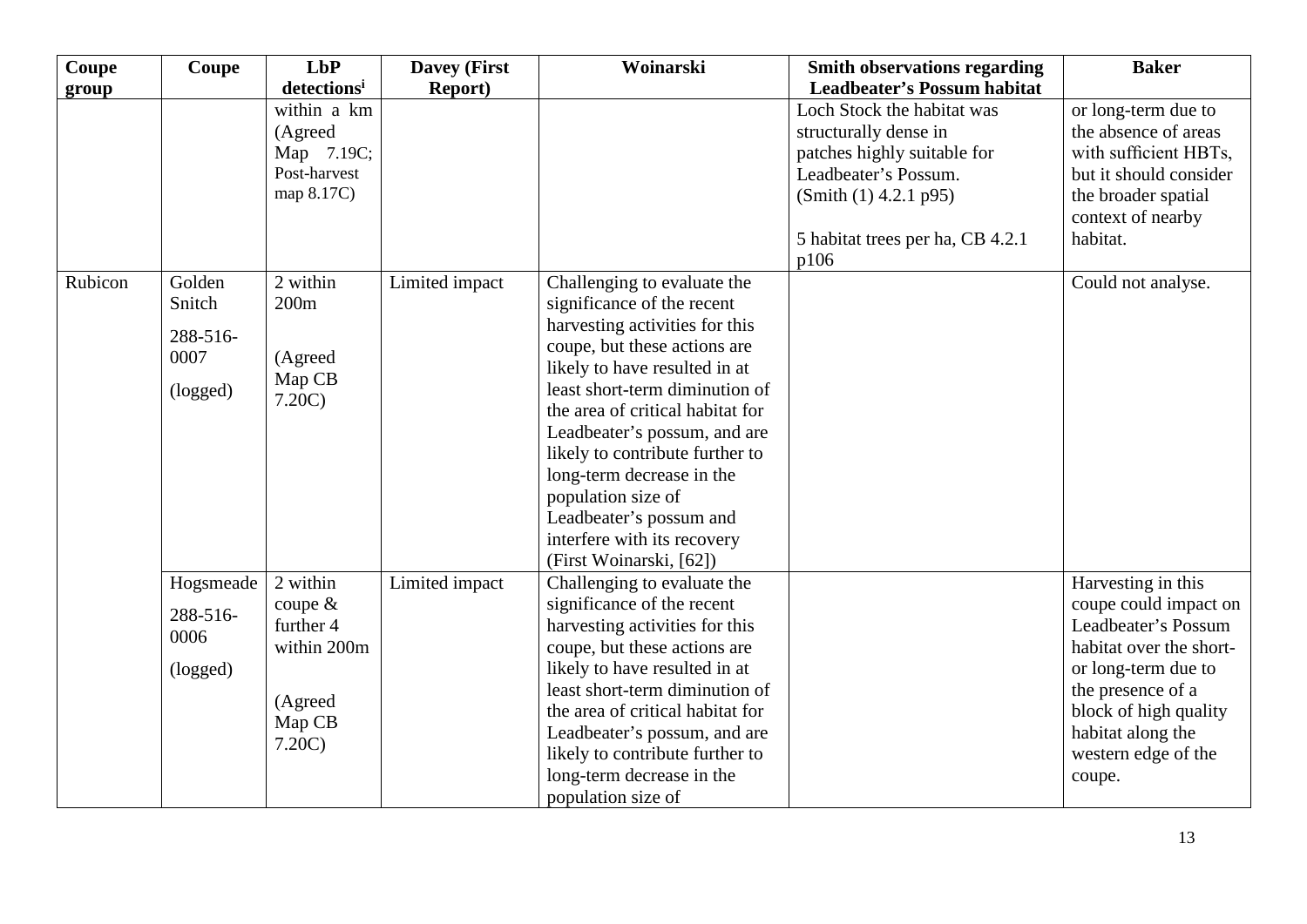| Coupe | Coupe         | LbP         | <b>Davey (First</b> | Woinarski                        | <b>Smith observations regarding</b> | <b>Baker</b>            |
|-------|---------------|-------------|---------------------|----------------------------------|-------------------------------------|-------------------------|
| group |               | detectionsi | <b>Report</b> )     |                                  | <b>Leadbeater's Possum habitat</b>  |                         |
|       |               |             |                     | Leadbeater's possum and          |                                     |                         |
|       |               |             |                     | interfere with its recovery      |                                     |                         |
|       |               |             |                     | (First Woinarski, [62])          |                                     |                         |
|       | Houston       | 1 within    | Limited impact      | Challenging to evaluate the      |                                     | Could not analyse.      |
|       | $287 - 511$   | 500m and    |                     | significance of the recent       |                                     |                         |
|       | 0006          | further 4   |                     | harvesting activities for this   |                                     |                         |
|       |               | within a    |                     | coupe, but these actions are     |                                     |                         |
|       | (logged)      | kilometre   |                     | likely to have resulted in at    |                                     |                         |
|       |               |             |                     | least short-term diminution of   |                                     |                         |
|       |               | (Agreed     |                     | the area of critical habitat for |                                     |                         |
|       |               | Map CB      |                     | Leadbeater's possum, and are     |                                     |                         |
|       |               | 7.20C       |                     | likely to contribute further to  |                                     |                         |
|       |               |             |                     | long-term decrease in the        |                                     |                         |
|       |               |             |                     | population size of               |                                     |                         |
|       |               |             |                     | Leadbeater's possum and          |                                     |                         |
|       |               |             |                     | interfere with its recovery      |                                     |                         |
|       |               |             |                     | (First Woinarski, [62])          |                                     |                         |
|       | Rocketman     | 2 within    | Limited impact      | Challenging to evaluate the      |                                     | Harvesting in this      |
|       | $287 - 511 -$ | 500m and    |                     | significance of the recent       |                                     | coupe would be          |
|       | 0009          | further 3   |                     | harvesting activities for this   |                                     | unlikely to have a      |
|       |               | within a    |                     | coupe, but these actions are     |                                     | direct impact on        |
|       | (logged)      | kilometre   |                     | likely to have resulted in at    |                                     | Leadbeater's Possum     |
|       |               |             |                     | least short-term diminution of   |                                     | habitat over the short- |
|       |               | (Agreed     |                     | the area of critical habitat for |                                     | or long-term due to     |
|       |               | Map CB      |                     | Leadbeater's possum, and are     |                                     | the absence of areas    |
|       |               | 7.20C       |                     | likely to contribute further to  |                                     | with sufficient HBTs.   |
|       |               |             |                     | long-term decrease in the        |                                     |                         |
|       |               |             |                     | population size of               |                                     |                         |
|       |               |             |                     | Leadbeater's possum and          |                                     |                         |
|       |               |             |                     | interfere with its recovery      |                                     |                         |
|       |               |             |                     | (First Woinarski, [62])          |                                     |                         |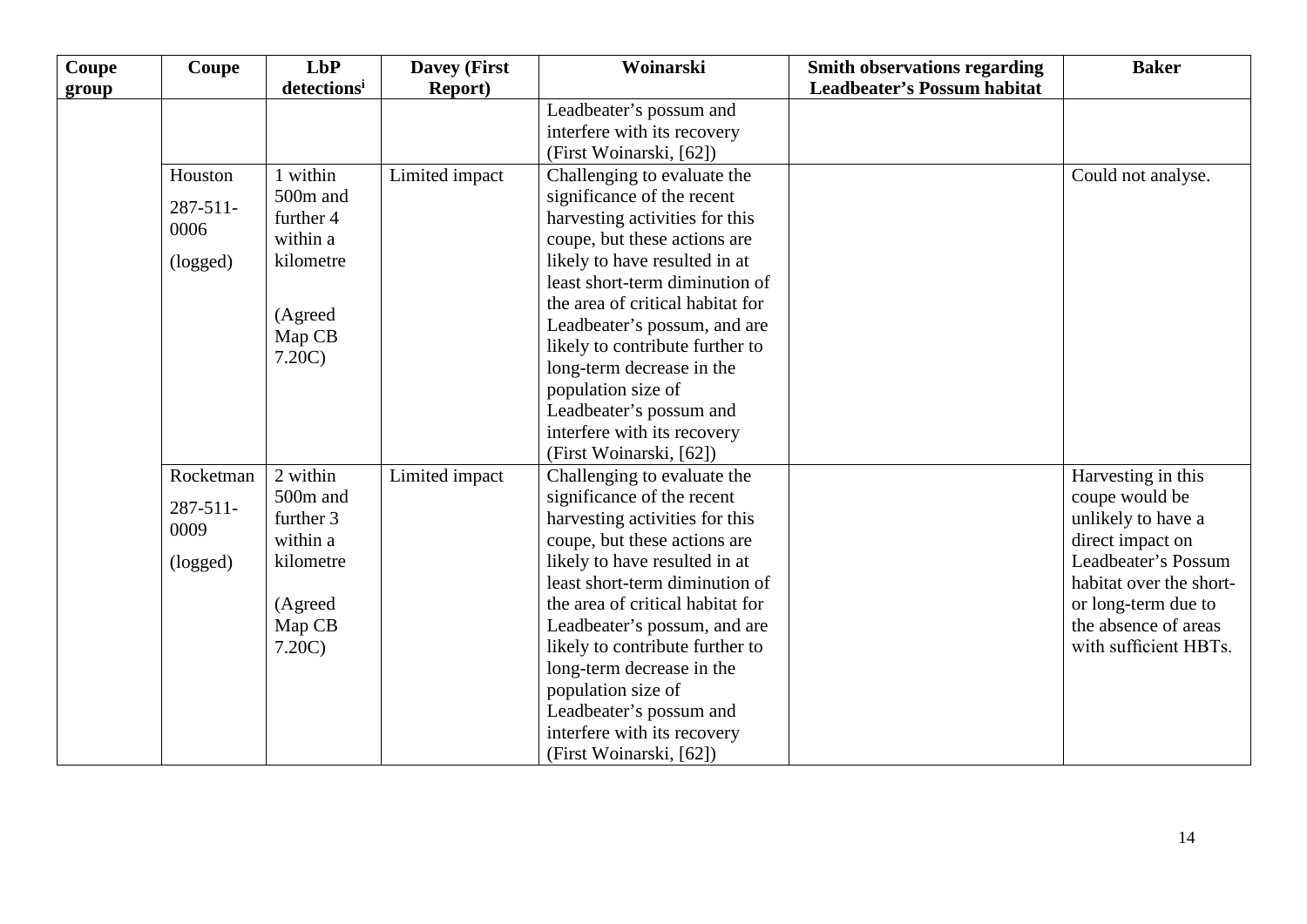| Coupe            | <b>Coupe</b>   | LbP                     | <b>Davey (First</b> | Woinarski                        | <b>Smith observations regarding</b> | <b>Baker</b>            |
|------------------|----------------|-------------------------|---------------------|----------------------------------|-------------------------------------|-------------------------|
| group            |                | detections <sup>i</sup> | <b>Report</b> )     |                                  | <b>Leadbeater's Possum habitat</b>  |                         |
| Salvage          | De Valera      | 4 within                | Impact will be      | Likely to have had and will      |                                     | Harvesting in this      |
| Creek            | 463-504-       | 200m                    | minor               | continue to have a significant   |                                     | coupe would be          |
|                  | 0009           |                         |                     | impact (as contributed to a      |                                     | unlikely to have a      |
|                  |                | (Agreed                 |                     | long-term decrease in            |                                     | direct impact on        |
|                  | (logged)       | Map CB                  |                     | population size; adversely       |                                     | Leadbeater's Possum     |
|                  |                | 7.21C                   |                     | affected critical habitat;       |                                     | habitat over the short- |
|                  |                |                         |                     | modified, destroyed, removed     |                                     | or long-term due to     |
|                  |                |                         |                     | or decreased the availability or |                                     | the absence of areas    |
|                  |                |                         |                     | quality of habitat to the extent |                                     | with sufficient HBTs,   |
|                  |                |                         |                     | that the species is likely to    |                                     | but should be           |
|                  |                |                         |                     | decline; and interfered with its |                                     | considered in the       |
|                  |                |                         |                     | recovery) (First Woinarski,      |                                     | broader context of      |
|                  |                |                         |                     | [63]                             |                                     | neighbouring high       |
|                  |                |                         |                     |                                  |                                     | quality habitat.        |
| <b>Starlings</b> | Bullseye       | 4 within                | Limited impact on   | Likely to have had and will      |                                     | Further harvesting in   |
| Gap              | 345-503-       | 200m                    | LB                  | continue to have a significant   |                                     | this coupe may have a   |
|                  | 0005           |                         |                     | impact (as contributed to a      |                                     | direct impact on        |
|                  |                | (Agreed                 |                     | long-term decrease in            |                                     | Leadbeater's Possum     |
|                  | (logged)       | Map CB                  |                     | population size; adversely       |                                     | habitat over the short- |
|                  |                | 7.24C                   |                     | affected critical habitat;       |                                     | or long-term due to     |
|                  |                |                         |                     | modified, destroyed, removed     |                                     | presence of areas with  |
|                  |                |                         |                     | or decreased the availability or |                                     | high HSI.               |
|                  |                |                         |                     | quality of habitat to the extent |                                     |                         |
|                  |                |                         |                     | that the species is likely to    |                                     |                         |
|                  |                |                         |                     | decline; and interfered with its |                                     |                         |
|                  |                |                         |                     | recovery) (First Woinarski,      |                                     |                         |
|                  |                |                         |                     | [65]                             |                                     |                         |
|                  | Opposite       | 2 in coupe $\&$         | Limited impact on   | Likely to have had and will      |                                     | While harvesting in     |
|                  | <b>Fitzies</b> | further 2               | LBP local           | continue to have a significant   |                                     | this coupe would be     |
|                  | 345-506-       | within 200m             | population          | impact (as contributed to a      |                                     | unlikely to have a      |
|                  | 0004           | (Agreed                 |                     | long-term decrease in            |                                     | direct impact on        |
|                  |                | Map CB                  |                     | population size; adversely       |                                     | Leadbeater's Possum     |
|                  |                | 7.24C                   |                     | affected critical habitat;       |                                     | habitat over the short- |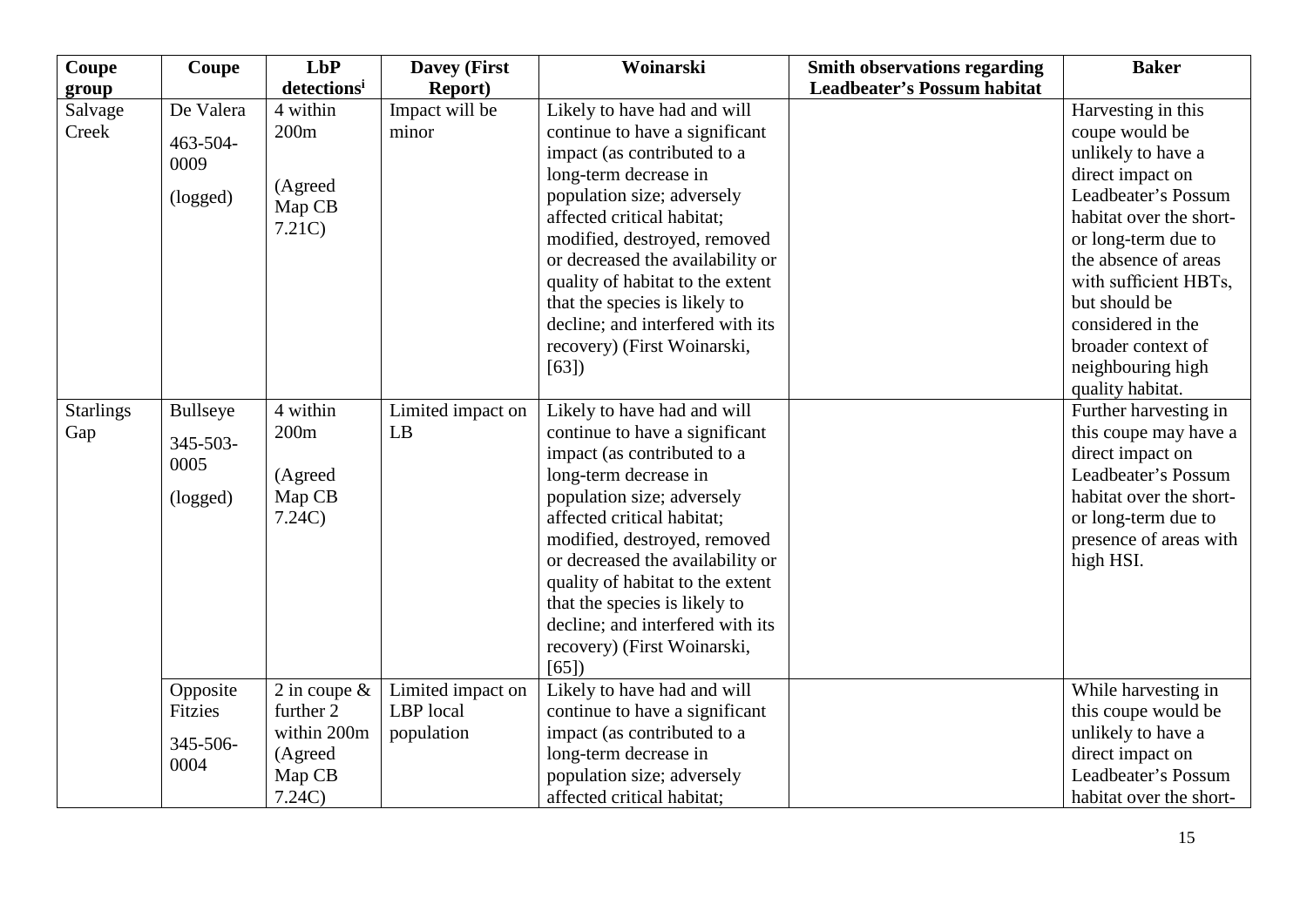| Coupe | <b>Coupe</b>                                    | LbP                                                                       | <b>Davey (First</b>                             | Woinarski                                                                                                                                                                                                                                                                                                                                                                                             | <b>Smith observations regarding</b> | <b>Baker</b>                                                                                                                                                                                                                           |
|-------|-------------------------------------------------|---------------------------------------------------------------------------|-------------------------------------------------|-------------------------------------------------------------------------------------------------------------------------------------------------------------------------------------------------------------------------------------------------------------------------------------------------------------------------------------------------------------------------------------------------------|-------------------------------------|----------------------------------------------------------------------------------------------------------------------------------------------------------------------------------------------------------------------------------------|
| group |                                                 | detectionsi                                                               | <b>Report</b> )                                 |                                                                                                                                                                                                                                                                                                                                                                                                       | <b>Leadbeater's Possum habitat</b>  |                                                                                                                                                                                                                                        |
|       | (logged)                                        |                                                                           |                                                 | modified, destroyed, removed<br>or decreased the availability or<br>quality of habitat to the extent<br>that the species is likely to<br>decline; and interfered with its<br>recovery) (First Woinarski,<br>[65]                                                                                                                                                                                      |                                     | or long-term due to<br>the absence of areas<br>with sufficient HBTs<br>and high-quality<br>habitat, forestry<br>operations should<br>consider the broader<br>spatial context and<br>nearby block of<br>Leadbeater's Possum<br>habitat. |
|       | Hairy Hyde<br>$345 - 505 -$<br>0006<br>(logged) | 1 in coupe $\&$<br>further 3<br>within 200m<br>(Agreed<br>Map CB<br>7.24C | Limited impact on<br>LB                         | Likely to have had and will<br>continue to have a significant<br>impact (as contributed to a<br>long-term decrease in<br>population size; adversely<br>affected critical habitat;<br>modified, destroyed, removed<br>or decreased the availability or<br>quality of habitat to the extent<br>that the species is likely to<br>decline; and interfered with its<br>recovery) (First Woinarski,<br>[65] |                                     |                                                                                                                                                                                                                                        |
|       | Hairy Hyde                                      | 1 within                                                                  | Limited impact on                               | Further harvesting beyond that                                                                                                                                                                                                                                                                                                                                                                        |                                     | Harvesting in this                                                                                                                                                                                                                     |
|       | 345-505-<br>0006                                | coupe,<br>further 3<br>within                                             | LBP as known<br>colonies of<br>possum protected | already undertaken in Hairy<br>Hyde is likely to have a<br>significant impact on                                                                                                                                                                                                                                                                                                                      |                                     | coupe would be<br>unlikely to have a<br>direct impact on                                                                                                                                                                               |
|       | (scheduled)                                     | 200m,                                                                     | in SPZ with                                     | Leadbeater's possum because                                                                                                                                                                                                                                                                                                                                                                           |                                     | Leadbeater's Possum                                                                                                                                                                                                                    |
|       |                                                 | further 2                                                                 | retained habitat                                | it: will contribute to a long-                                                                                                                                                                                                                                                                                                                                                                        |                                     | habitat over the short-                                                                                                                                                                                                                |
|       |                                                 | within                                                                    | providing suitable                              | term decrease in population                                                                                                                                                                                                                                                                                                                                                                           |                                     | or long-term due to                                                                                                                                                                                                                    |
|       |                                                 | 500m,                                                                     | habitat and                                     | size; adversely affect critical                                                                                                                                                                                                                                                                                                                                                                       |                                     | the absence of areas                                                                                                                                                                                                                   |
|       |                                                 | further 4                                                                 | corridors to enable                             | habitat; will modify, destroy,                                                                                                                                                                                                                                                                                                                                                                        |                                     | with sufficient HBTs.                                                                                                                                                                                                                  |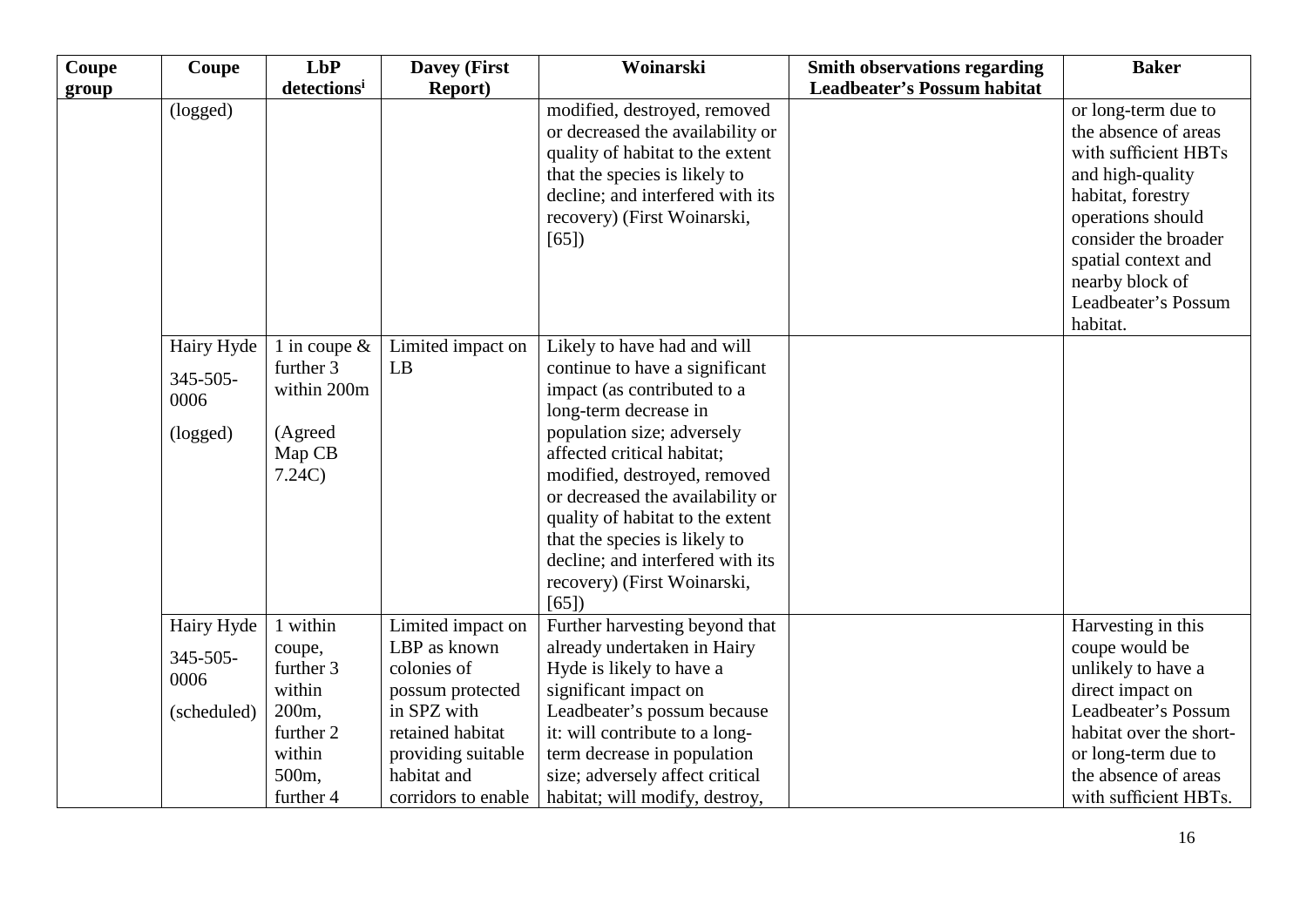| Coupe | Coupe            | <b>LbP</b>                | <b>Davey (First)</b>          | Woinarski                         | <b>Smith observations regarding</b> | <b>Baker</b>            |
|-------|------------------|---------------------------|-------------------------------|-----------------------------------|-------------------------------------|-------------------------|
| group |                  | detectionsi               | <b>Report</b> )               |                                   | <b>Leadbeater's Possum habitat</b>  |                         |
|       |                  | within a km               | likely movement               | remove or decrease the            |                                     |                         |
|       |                  | (Agreed                   | of LBP.                       | availability or quality of        |                                     |                         |
|       |                  | Map 7.24C)                |                               | habitat to the extent that the    |                                     |                         |
|       |                  |                           |                               | species is likely to decline; and |                                     |                         |
|       |                  |                           |                               | will interfere with its recovery. |                                     |                         |
|       |                  |                           |                               | (First Woinarski, [74])           |                                     |                         |
|       | Smyth            | within                    | Limited<br>impact             | Likely to have had and will       |                                     | Harvesting in this      |
|       | Creek            | coupe,                    | because<br>expected           | continue to have a significant    |                                     | coupe could have an     |
|       | 345-504-         | further<br>$\mathbf{1}$   | <sub>of</sub><br>the<br>mixed | impact (as will contribute to a   |                                     | impact on               |
|       | 0003             | within 50m,               | species forest type           | long-term decrease in             |                                     | Leadbeater's Possum     |
|       |                  | further                   | and known and                 | population size; adversely        |                                     | habitat over the short- |
|       | (scheduled)      | within                    | modelled<br><b>LBP</b>        | affect critical habitat; modify,  |                                     | or long-term due to     |
|       |                  | 500 <sub>m</sub>          | habitat<br>be<br>to           | destroy, remove or decrease       |                                     | the presence of this    |
|       |                  | further<br>6              | retained and LBP              | the availability or quality of    |                                     | area of high-quality    |
|       |                  | within a km.              | <b>SPZs</b><br>protecting     | habitat to the extent that the    |                                     | habitat                 |
|       |                  | (Agreed                   | known colonies.               | species is likely to decline; and |                                     |                         |
|       |                  | Map 7.24C)                |                               | interfere with its recovery)      |                                     |                         |
|       |                  |                           |                               | (First Woinarski, [74])           |                                     |                         |
|       | <b>Starlings</b> | $\overline{2}$<br>within  | Limited<br>impact             | Likely to have had and will       |                                     |                         |
|       | Gap              | coupe,                    | expected<br>because           | continue to have a significant    |                                     |                         |
|       | 345-504-         | 3<br>further              | known<br>and                  | impact (as will contribute to a   |                                     |                         |
|       | 0005             | within                    | modelled<br><b>LBP</b>        | long-term decrease in             |                                     |                         |
|       |                  | 200m,                     | habitat<br>be<br>to           | population size; adversely        |                                     |                         |
|       | (scheduled)      | further<br>$\overline{2}$ | retained and LBP              | affect critical habitat; modify,  |                                     |                         |
|       |                  | within                    | <b>SPZs</b><br>protecting     | destroy, remove or decrease       |                                     |                         |
|       |                  | 500m,                     | known colonies.               | the availability or quality of    |                                     |                         |
|       |                  | $\overline{2}$<br>further |                               | habitat to the extent that the    |                                     |                         |
|       |                  | within a km.              |                               | species is likely to decline; and |                                     |                         |
|       |                  | (Agreed                   |                               | interfere with its recovery)      |                                     |                         |
|       |                  | Map 7.24C)                |                               | (First Woinarski, [74])           |                                     |                         |
|       | <b>Black</b>     | within                    | Limited impact on             | Likely to have had and will       |                                     | Harvesting in this      |
|       | Sands Road       | 50m, further              | LBP<br>as known               | continue to have a significant    |                                     | coupe would be          |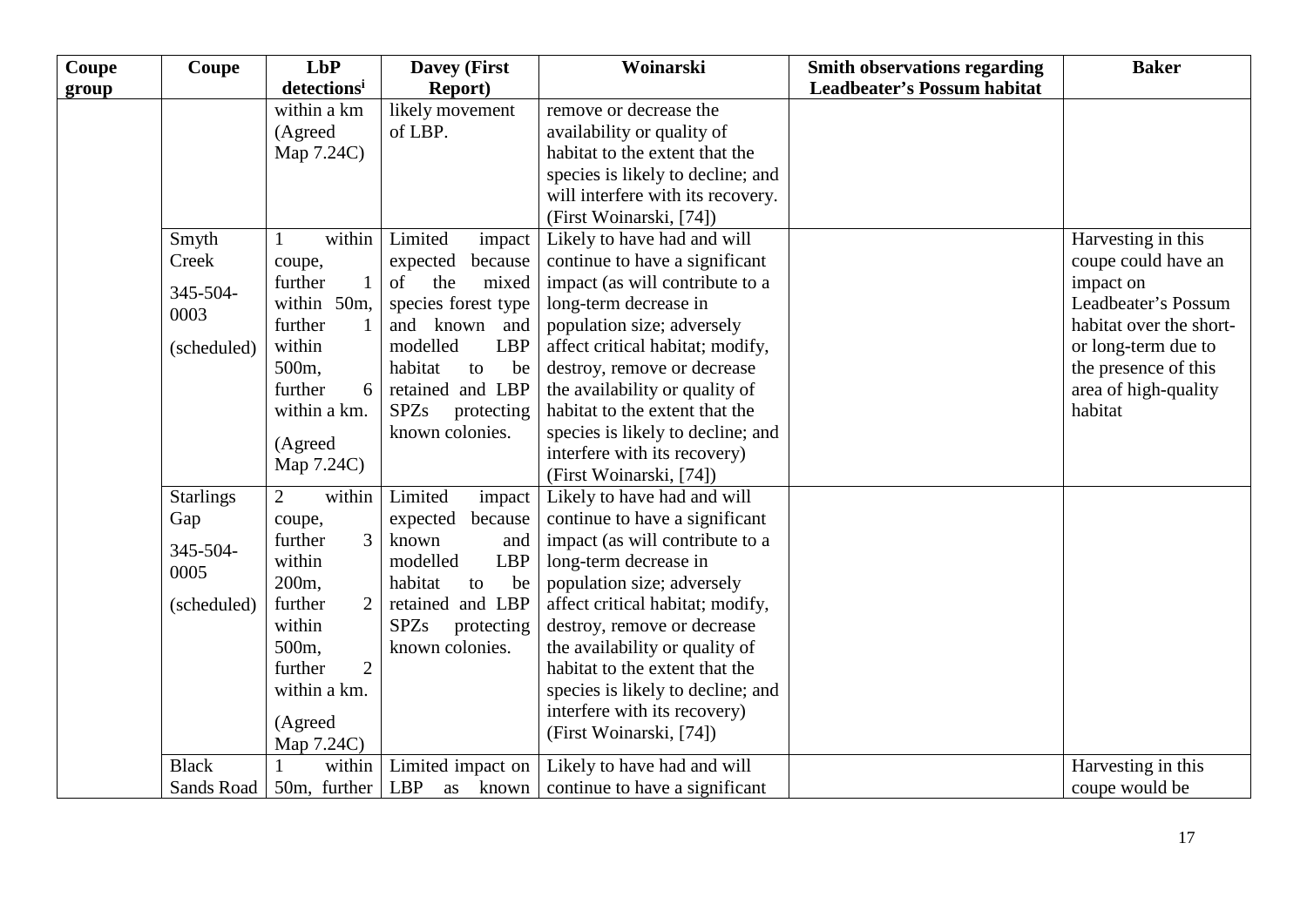| Coupe          | Coupe             | LbP                       | <b>Davey (First</b>      | Woinarski                         | <b>Smith observations regarding</b> | <b>Baker</b>            |
|----------------|-------------------|---------------------------|--------------------------|-----------------------------------|-------------------------------------|-------------------------|
| group          |                   | detections <sup>i</sup>   | <b>Report</b> )          |                                   | <b>Leadbeater's Possum habitat</b>  |                         |
|                | 345-505-          | within                    | colonies<br>of           | impact (as will contribute to a   |                                     | unlikely to have a      |
|                | 0009              | 200 <sub>m</sub>          | possum protected         | long-term decrease in             |                                     | direct impact on        |
|                | (scheduled)       | further<br>$\mathbf{1}$   | <b>SPZ</b><br>with<br>in | population size; adversely        |                                     | Leadbeater's Possum     |
|                |                   | within                    | retained<br>habitat      | affect critical habitat; modify,  |                                     | habitat over the short  |
|                |                   | 500 <sub>m</sub>          | providing suitable       | destroy, remove or decrease       |                                     | or long-term due to     |
|                |                   | $\overline{7}$<br>further | habitat<br>and           | the availability or quality of    |                                     | the absence of areas    |
|                |                   | within a km.              | corridors to enable      | habitat to the extent that the    |                                     | with sufficient HBTs.   |
|                |                   | (Agreed                   | likely movement          | species is likely to decline; and |                                     |                         |
|                |                   | Map 7.24C)                | of LBP.                  | interfere with its recovery)      |                                     |                         |
|                |                   |                           |                          | (First Woinarski, [74])           |                                     |                         |
| Sylvia<br>$\&$ | <b>Gun Barrel</b> | 1 within                  | The impact on the        | Likely to have had and will       |                                     | Harvesting in this      |
| Kalatha        | 297-526-          | 100 <sub>m</sub>          | local population is      | continue to have a significant    |                                     | coupe would be          |
| Creek          | 0001              | further 1                 | likely to be             | impact (as will contribute to a   |                                     | unlikely to have a      |
|                |                   | within                    | limited                  | long-term decrease in             |                                     | direct impact on        |
|                | (scheduled)       | 200 <sub>m</sub>          |                          | population size; adversely        |                                     | Leadbeater's Possum     |
|                |                   | further 1                 |                          | affect critical habitat; modify,  |                                     | habitat over the short- |
|                |                   | within 500m               |                          | destroy, remove or decrease       |                                     | or long-term due to     |
|                |                   | and further 2             |                          | the availability or quality of    |                                     | the absence of areas    |
|                |                   | within a km               |                          | habitat to the extent that the    |                                     | with sufficient HBTs    |
|                |                   | (Agreed                   |                          | species is likely to decline; and |                                     | within the coupe.       |
|                |                   | Map 7.25C)                |                          | interfere with its recovery)      |                                     |                         |
|                |                   |                           |                          | (First Woinarski, [75])           |                                     |                         |
|                | Imperium          | 2 in coupe,               | The impact on the        | Likely to have had and will       |                                     | Harvesting in this      |
|                | 297-530-          | further                   | local population is      | continue to have a significant    |                                     | coupe would be          |
|                | 0001              | within                    | likely to be limited     | impact (as will contribute to a   |                                     | unlikely to have a      |
|                |                   | 200 <sub>m</sub>          |                          | long-term decrease in             |                                     | direct impact on        |
|                | (scheduled)       | further<br>1              |                          | population size; adversely        |                                     | Leadbeater's Possum     |
|                |                   | within 500m               |                          | affect critical habitat; modify,  |                                     | habitat over the        |
|                |                   | and further 1             |                          | destroy, remove or decrease       |                                     | shortor long-term due   |
|                |                   | within a km               |                          | the availability or quality of    |                                     | to the absence of areas |
|                |                   |                           |                          | habitat to the extent that the    |                                     | with sufficient HBTs.   |
|                |                   |                           |                          | species is likely to decline; and |                                     |                         |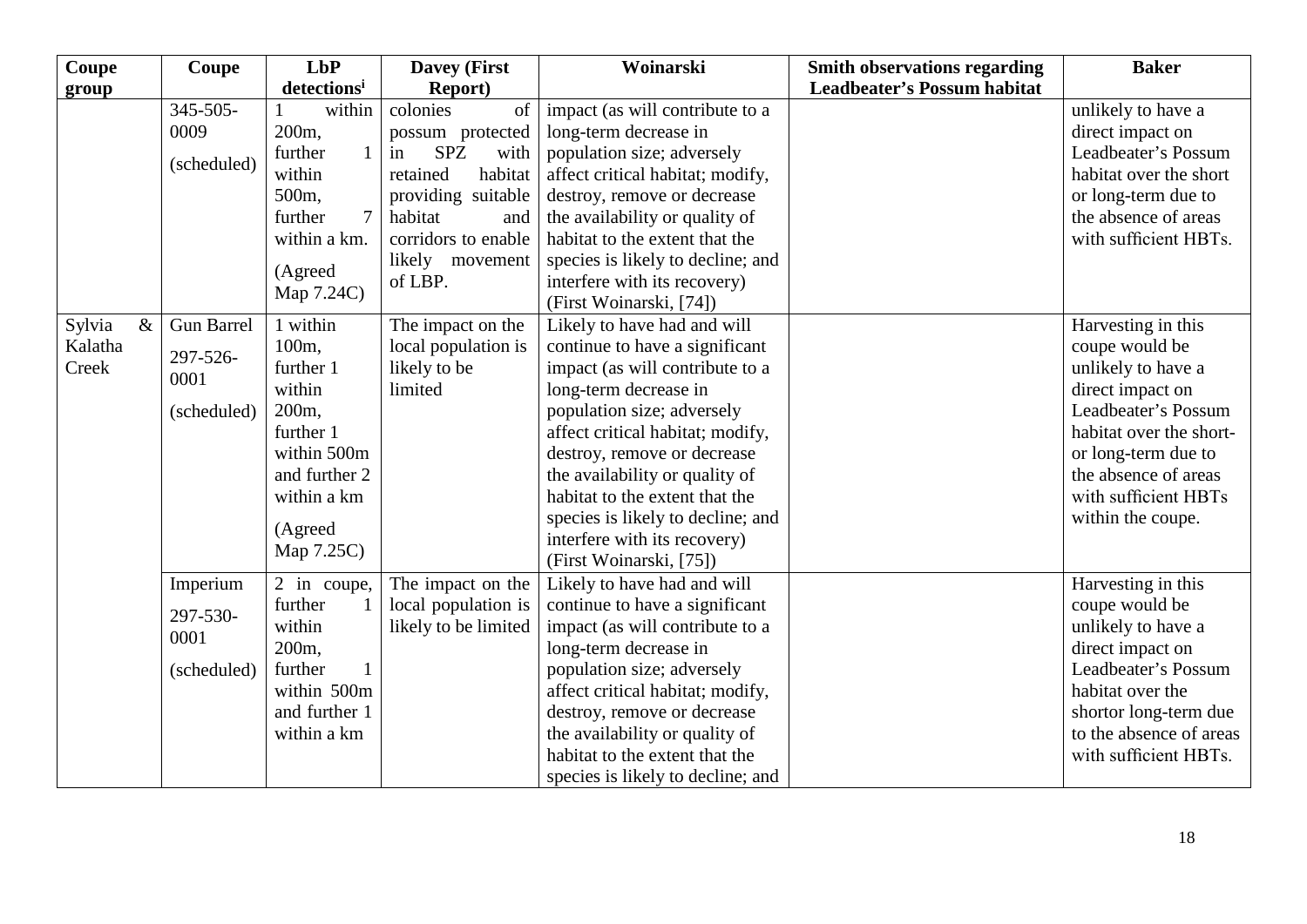| Coupe<br>group | Coupe                                        | LbP<br>detections <sup>i</sup>                                                                                                                                                               | <b>Davey (First</b><br><b>Report</b> )                                     | Woinarski                                                                                                                                                                                                                                                                                                                                                                                      | <b>Smith observations regarding</b><br><b>Leadbeater's Possum habitat</b> | <b>Baker</b>                                                                                                                                                                                             |
|----------------|----------------------------------------------|----------------------------------------------------------------------------------------------------------------------------------------------------------------------------------------------|----------------------------------------------------------------------------|------------------------------------------------------------------------------------------------------------------------------------------------------------------------------------------------------------------------------------------------------------------------------------------------------------------------------------------------------------------------------------------------|---------------------------------------------------------------------------|----------------------------------------------------------------------------------------------------------------------------------------------------------------------------------------------------------|
|                |                                              | (Agreed<br>Map 7.25C)                                                                                                                                                                        |                                                                            | interfere with its recovery)<br>(First Woinarski, [75])                                                                                                                                                                                                                                                                                                                                        |                                                                           |                                                                                                                                                                                                          |
|                | Utopia<br>297-530-<br>0002<br>(scheduled)    | 1 within 50m<br>of<br>coupe,<br>further<br>3<br>within<br>and<br>500m,<br>3<br>further<br>within a km<br>(Agreed<br>Map 7.25C)                                                               | The impact on the<br>local population is<br>likely<br>to<br>be<br>limited. | Likely to have had and will<br>continue to have a significant<br>impact (as will contribute to a<br>long-term decrease in<br>population size; adversely<br>affect critical habitat; modify,<br>destroy, remove or decrease<br>the availability or quality of<br>habitat to the extent that the<br>species is likely to decline; and<br>interfere with its recovery)<br>(First Woinarski, [75]) |                                                                           | Harvesting in this<br>coupe would be<br>unlikely to have a<br>direct impact on<br>Leadbeater's Possum<br>habitat over the short-<br>or long-term due to<br>the absence of areas<br>with sufficient HBTs. |
|                | South Col<br>298-509-<br>0001<br>(scheduled) | 4 bordering<br>coupe,<br>further<br>within 50m,<br>further<br>within<br>200 <sub>m</sub><br>further<br>within<br>500 <sub>m</sub><br>and<br>further<br>within a km<br>(Agreed<br>Map 7.25C). | The impact on the<br>local population is<br>likely<br>to<br>be<br>limited. | Likely to have had and will<br>continue to have a significant<br>impact (as will contribute to a<br>long-term decrease in<br>population size; adversely<br>affect critical habitat; modify,<br>destroy, remove or decrease<br>the availability or quality of<br>habitat to the extent that the<br>species is likely to decline; and<br>interfere with its recovery)<br>(First Woinarski, [75]) |                                                                           | Harvesting in this<br>coupe would be<br>unlikely to have a<br>direct impact on<br>Leadbeater's Possum<br>habitat over the short-<br>or long-term due to<br>the absence of areas<br>with sufficient HBTs  |